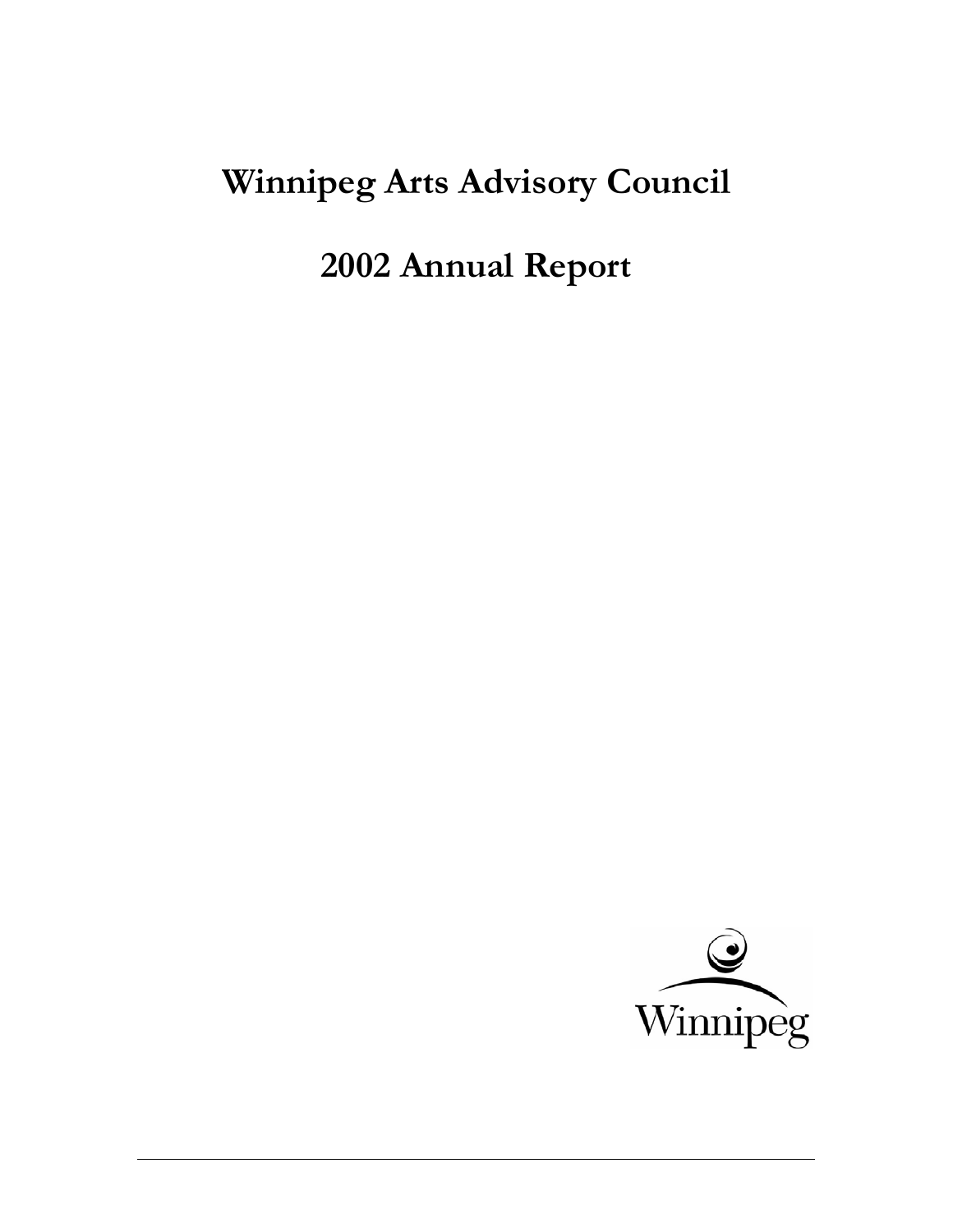# **Table of Contents**



| Strategic Plan 2008 March 2008 March 2008 March 2008 March 2008 March 2008 March 2008 March 2008 March 2008 Ma |  |
|----------------------------------------------------------------------------------------------------------------|--|
|                                                                                                                |  |
|                                                                                                                |  |
|                                                                                                                |  |
|                                                                                                                |  |
|                                                                                                                |  |
|                                                                                                                |  |
|                                                                                                                |  |
|                                                                                                                |  |
|                                                                                                                |  |

#### **Winnipeg Arts Advisory Council**

102 – 555 Main Street Winnipeg, MB R3B 1C3<br>Tel. (204) 943-7668  $(204)$  943-7668 Fax (204) 942-8669 Email: [info@winnipegarts.ca](mailto:info@winnipegarts.ca)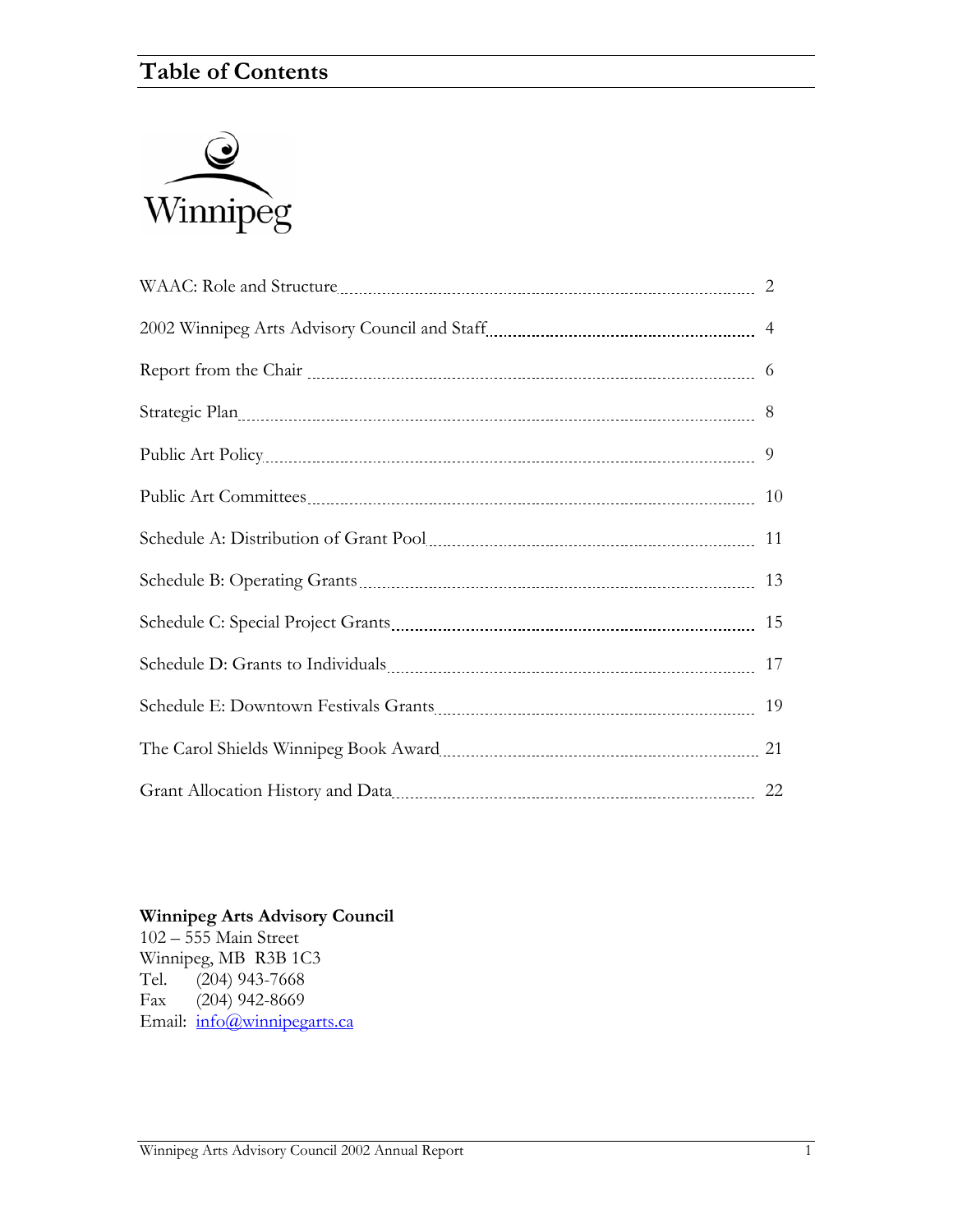# **WAAC: Role and Structure**

The Winnipeg Arts Advisory Council was established in 1984 by Winnipeg City Council to assist the City of Winnipeg in determining funding to arts and cultural organizations, and to provide the City with advice on cultural policy development. Other than the infrequent request that a grant recommendation be reviewed, the City has not in practice overruled WAAC's grant recommendations.

In October 2000, City Council voted unanimously that WAAC should become an arm's-length independently incorporated council. The development of the new Council model and incorporation is underway, and will be completed in 2003. The Council is also developing a Public Art Policy for the City. These initiatives are two of the recommendations from the 1997 Cultural Policy Review, *Into the 21st Century: Arts and Culture in Winnipeg*, produced by an independent panel, chaired by Harold Buchwald, Q.C.

In 1999, WAAC assisted the City in establishing its first book award, and the inaugural Carol Shields Winnipeg Book Award was presented in 2000 at *Brave New Words: The Manitoba Writing and Publishing Awards*.

#### **WAAC Structure (under review)**

The Council consists of 12 individuals. Six are elected by arts and cultural organizations to Chair the Dance, Theatre, Music, Creative Arts, Festivals, and Museums & Galleries Committees. Organizations that received a City cultural grant in the previous two years are eligible to vote in that category. Once elected, members serve the City of Winnipeg and not the particular group that elected them. Four citizen members are appointed by

City Council. Two City Councillors also sit on WAAC. Terms are a maximum of two 2-year terms. The Chair and Executive are elected internally by WAAC.

The total allocation from the City of Winnipeg is \$1,974,552 (excluding the Book Award and Downtown Festivals).

#### **Grants**

Operating and Special Project Grants are intended to support not-for-profit cultural organizations with regular operations or one-time cultural projects. The existence of high professional standards, community and audience support and financial viability are key considerations in arriving at grant recommendations.

#### **Operating Grants**

These make up approximately 90% of the total grants budget and are intended for established organizations with ongoing activity. Applications are assessed once a year, with a mid-September deadline.

#### **Special Project Grants**

Up to 5% of the total yearly funding pool is available for Special Project Grants, intended to support non-recurring projects and start-up costs for new operations. The committee considers applications three times yearly. Maximum award is \$10,000.

#### **Grants to Individuals**

The City of Winnipeg established this program in 1987 in recognition of the individual artist as the primary source of creative activity. One per cent of the total funding pool is available to artists of all disciplines, awarded once yearly in \$500 or \$1,000 grants.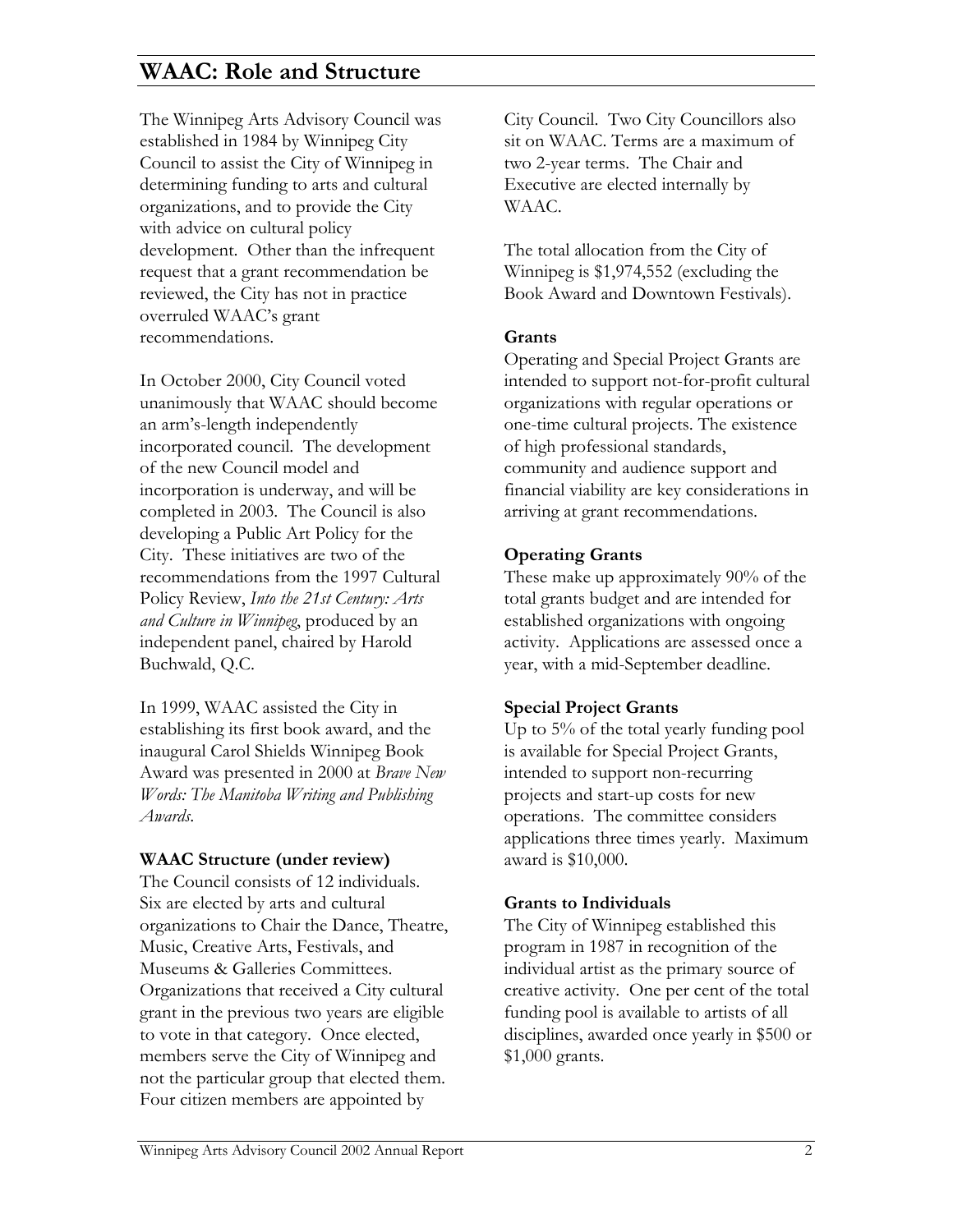# **WAAC: Role and Structure**

#### **Downtown Festivals Grants**

This pilot program is in its third and final year, with a budget of \$200,000, of which 10% is reserved for administration. There are two application deadlines yearly. Grants are intended to encourage the creation of new festivals from mature arts and cultural organizations, and from other organizations proposing new festivals with the potential for tourism, downtown revitalization, and wide community participation. Maximum grant: \$25,000.

#### **The Carol Shields Winnipeg Book Award**

The call for submissions is issued in late fall. The submission deadline is in January, and the Award is presented in late April. The award is \$5,000.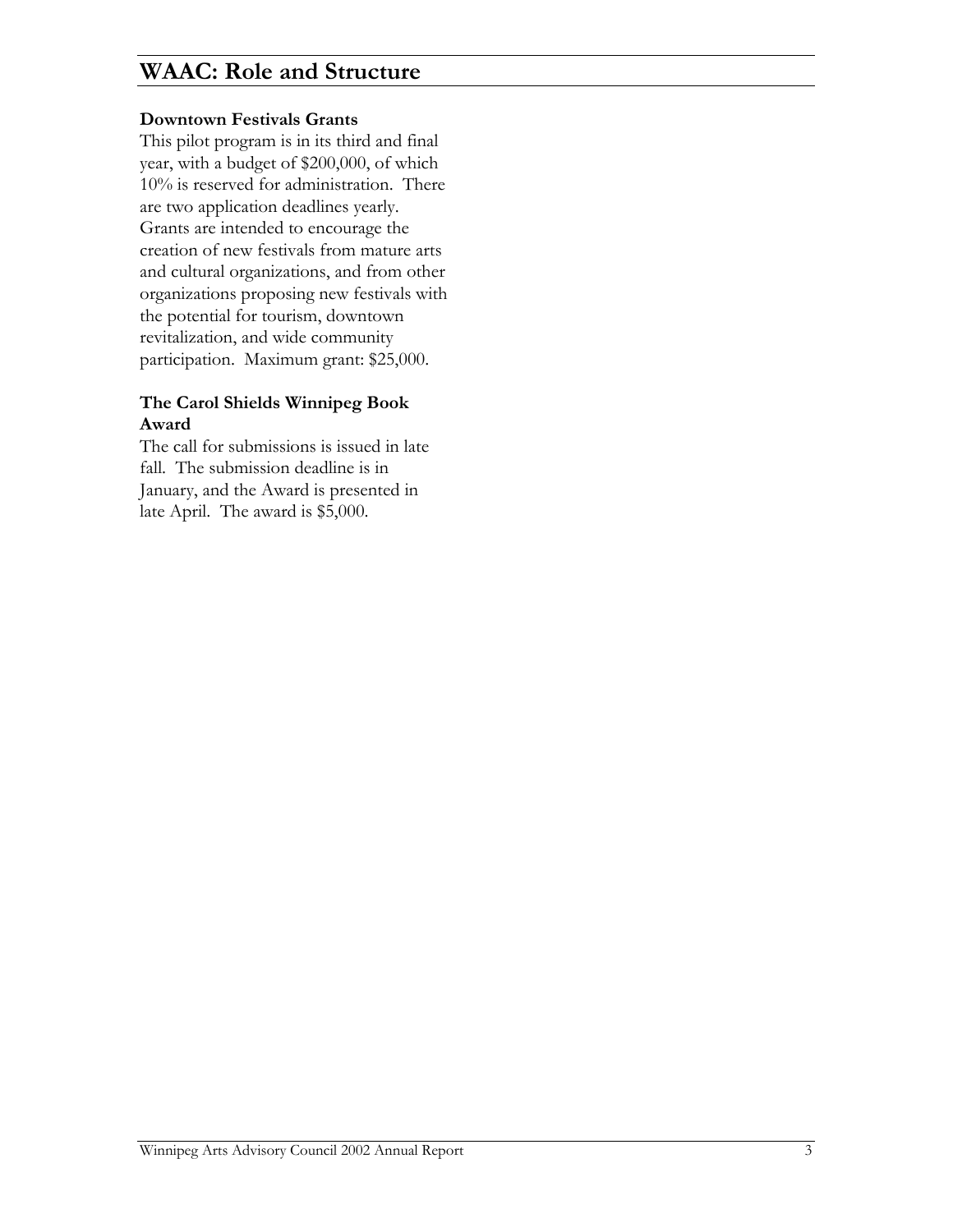## **2002 Winnipeg Arts Advisory Council and Staff**

### **Elected Members**

**and Category Chairs City Council Representatives**  Dave Williamson, Creative Arts Deputy Mayor Lillian Thomas Faye Thomson, Dance Councillor Harvey Smith Beth Shore, Festivals Claudette Lagimodiere, Museums and **Galleries** Bill Muir, Music Leona MacDonald, Theatre **Administration** 

Christian Delaquis<br>
Nestor Dudych<br>
Christian Oelaquis<br>
Christian Delaquis Spencer Duncanson<br>
Republic Bilor (from September) Pauline Riley

**Special Project Grants** 

**Downtown Festivals Cultural Affairs** Beth Shore, Chair

#### **Committee Members:**

Heather Cram Nestor Dudych Spencer Duncanson Leona MacDonald Bill Muir Pauline Riley

**Mayor's Task Force on Public Art** Heather Cram, Chair

Andrew Wilhelm-Boyles, **Citizen Appointees**<br>
Heather Cram<br> **Executive Director**<br> **Executive Director**<br> **Executive Director** Karen McElrea, Assistant to Director Deborah Perry, Administrative Assistant

**Executive Consultants & Special Staff Christian Delaquis, Chair Coordinator Christian Delaquis, Chair Coordinator Christian Delaquis, Chair Coordinator Christian Delaquis, Chair Coordinator Christian Delaquis, Chair Coord** Leona MacDonald Tanya Christensen, Bookkeeper Pauline Riley John Lovell, CMA, Accountant Beth Shore **Don DeGrow**, Consultant Sandy Hopkins, Consultant

### Pauline Riley, Chair **City Administration Liaison**

Kenny Boyce, Manager of Film and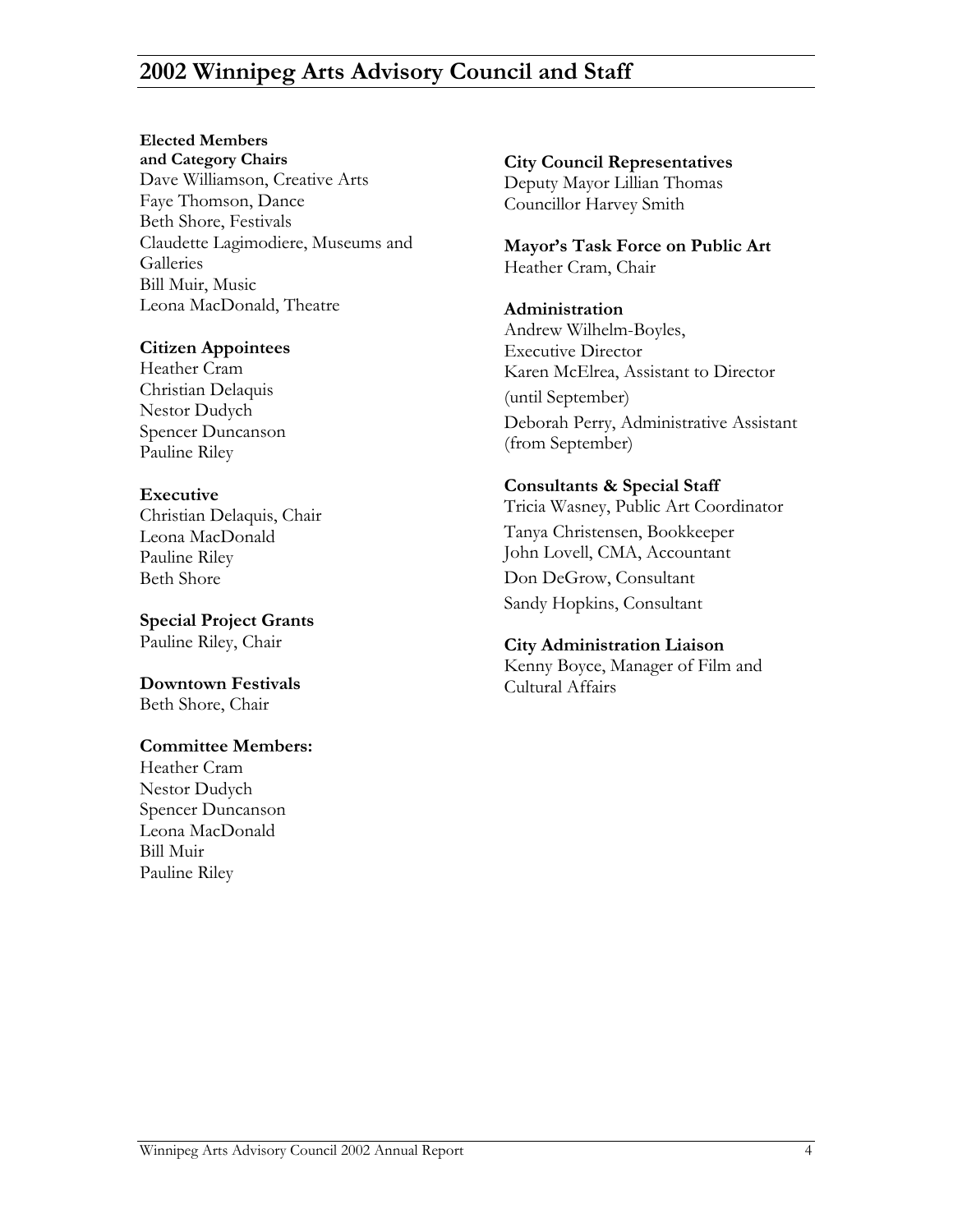# **2002 Winnipeg Arts Advisory Council and Staff**

#### **Standing Policy Committee on Protection and Community Services**

#### **January 1 – November 12, 2002**

His Worship Mayor Glen Murray Councillor Jae Eadie, Chairperson Councillor Mark Lubosch Councillor Harvey Smith Councillor Garth Steek Wayne Gulenchyn, Clerk

#### **November 13 – December 31, 2002**

His Worship Mayor Glen Murray Councillor Jenny Gerbasi, Chairperson Councillor Mike Pagtakhan Councillor Harvey Smith Councillor Russ Wyatt Wayne Gulenchyn, Clerk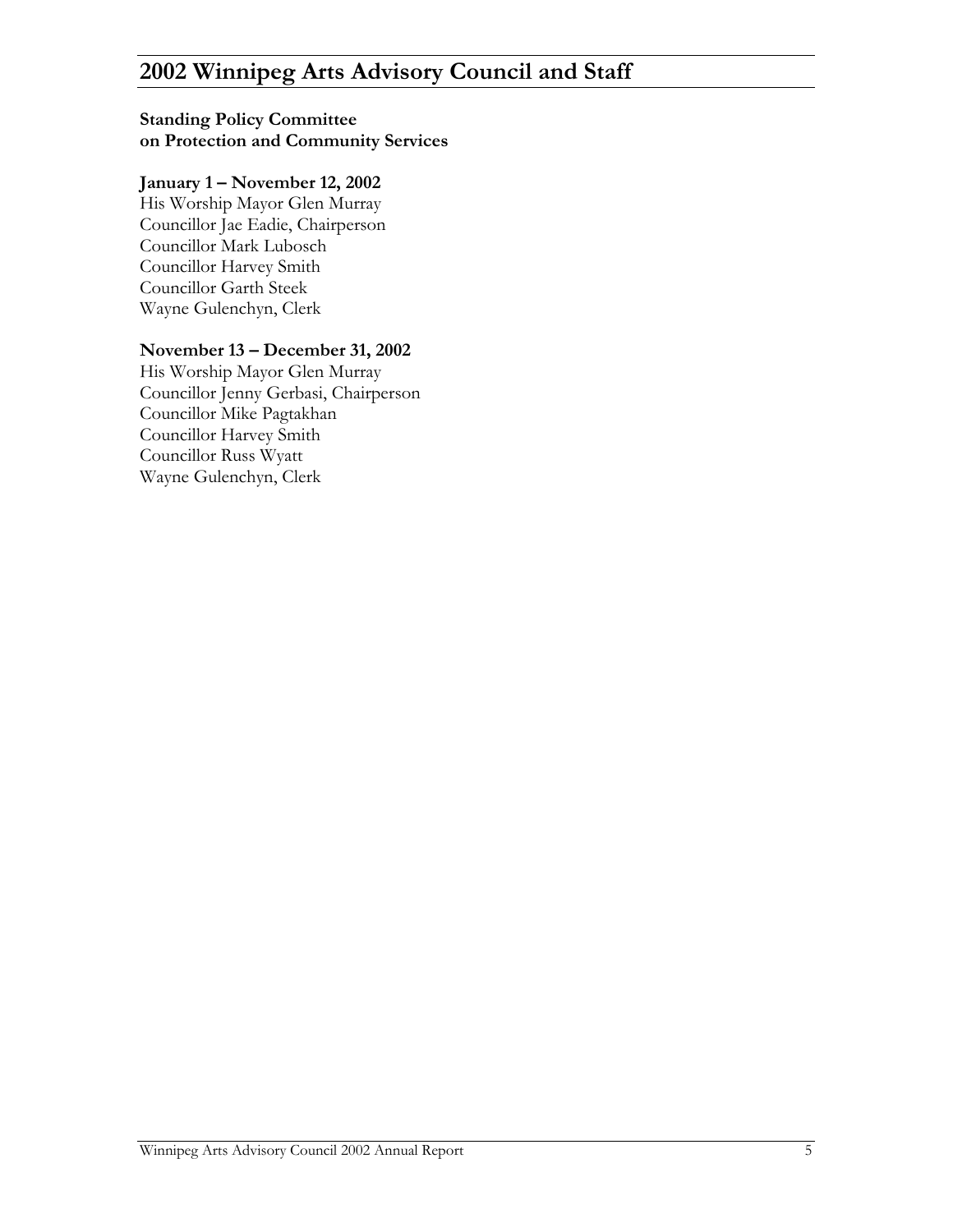For the Winnipeg Arts Advisory Council 2002 was a particularly busy year during which much progress was made in a number of areas of activity.

### **Appointment of New Director**

On January 1 Andrew Wilhelm-Boyles assumed the directorship of WAAC left vacant by the retirement of Billie Stewart.

The Council wishes to thank Ms. Stewart for her many years of dedicated service to the arts and artists of Winnipeg. Her relentless efforts paved the way for many of the advances made in the past year.

Building on the foundations laid by Ms. Stewart and members of the Council over the years, Mr. Wilhelm-Boyles has provided strong leadership in assisting the Council to advance several agendas: the creation of the Winnipeg Arts Council, the facilitation of broad-based community consultations, the development of a public art policy, advocacy for increased funding from the City of Winnipeg, and maintenance of positive communication with our many constituents. Council is grateful for his hard work, and dedication.

### **Incorporation of the Winnipeg Arts Council**

Pursuant to a directive from City Council passed unanimously in 2000, on April 17 the Winnipeg Arts Advisory Council became incorporated as the Winnipeg Arts Council, a non-profit corporation registered in Manitoba.

### **By-laws**

By-laws for the new entity were developed and referred to City Council for approval in 2003. Pending such approval, the Advisory Council began using the name

Winnipeg Arts Council in public correspondence.

### **Strategic Plan**

The Council engaged the arts community and the community at large in a process of consultations leading to the development of a strategic plan for the newlyincorporated entity. Following several large-scale consultations, a draft plan was prepared and presented to several smallerscale discussion groups for advice and guidance. That process will continue well into 2003. The members of Council are very excited by our new vision "Arts for All" and by the framework that the strategic plan sets out for the next five years. An abstract of the salient features of the draft plan is included in this Annual Report.

### **Public Art Policy**

In March the Mayor appointed a Task Force on Public Art with the responsibility of collaborating with the Winnipeg Arts Council to develop a Public Art Policy for the City of Winnipeg. A report on progress is included in this Annual Report.

### **Advocacy**

Motivated by the initiative of Mayor Glen Murray in making increased support for the arts a key element in his campaign for re-election, the Council conducted an assertive advocacy campaign leading up to the municipal elections in October. The office urged artists, arts organizations and arts supporters to make their views known to candidates for municipal office in letters, phone calls and face-to-face meetings.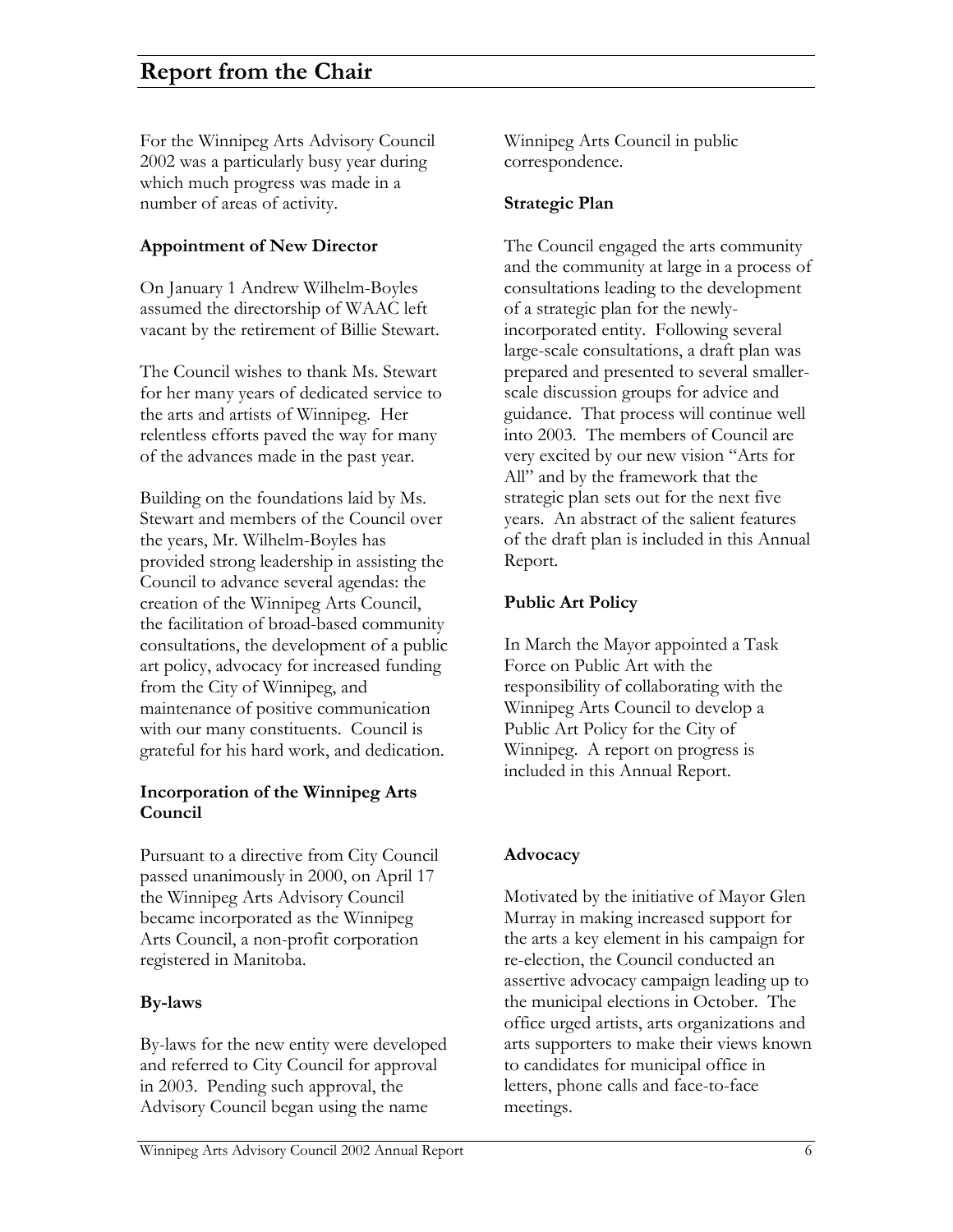## **Report from the Chair**

The Council was supported in this by the Winnipeg Chamber of Commerce, which collaborated with the Council to compile a survey of the economic benefits the arts bring to the City. Thanks to Chamber president, Dave Angus, and to Cherry Karpyshin, chair of the Chamber's cultural affairs working committee, for their leadership.

Following the election, arts supporters continued to contact elected officials to urge increased support for the arts in Winnipeg. City Councillors responded very positively, raising hopes of increases to WAAC's allocation in the City's 2003 budget to be approved early in the New Year.

#### **Grants**

The number and total value of applications continues to increase, and the Council looks forward to the possibility of having increased resources with which to address the expanding needs of the community.

#### **Volunteer Commitment**

As the activity of the arts community expands, so too does the pressure on the volunteers who make up the Council. They have continued to serve with distinction on granting committees and panels and, in addition, have undertaken significant roles in the many activities associated with the transition to the new, independent agency. The strategic plan is very much the outcome of such dedication, the many deliberations and hard work.

Also proving invaluable was the work of the volunteers who formed the Committee for Public Art in Winnipeg and the Mayor's Task Force on Public Art.

#### **City of Winnipeg**

Mayor Glen Murray continues to be a source of inspiration and support through his commitment to, and promotion of, Winnipeg's arts and artists, and his staff, especially Kenny Boyce, Manager of Film and Cultural Affairs and Rose Passante, the Mayor's Chief of Staff, were always supportive. The staff in the City Clerk's Office were constantly helpful and accommodating, especially Wayne Gulenchyn, Clerk of Protection and Community Services, City Clerk Richard Kachur and Deputy City Clerk Mark Lemoine.

Councillors Jae Eadie and (following the municipal election) Jenny Gerbasi, chaired the Committee on Protection and Community Services. It was always a pleasure working with them and their colleagues on the Committee.

It has been a very good year for the arts in Winnipeg, and for the WAAC. We look forward to 2003 with increased optimism.

Christian Delaquis Chair, Winnipeg Arts Advisory Council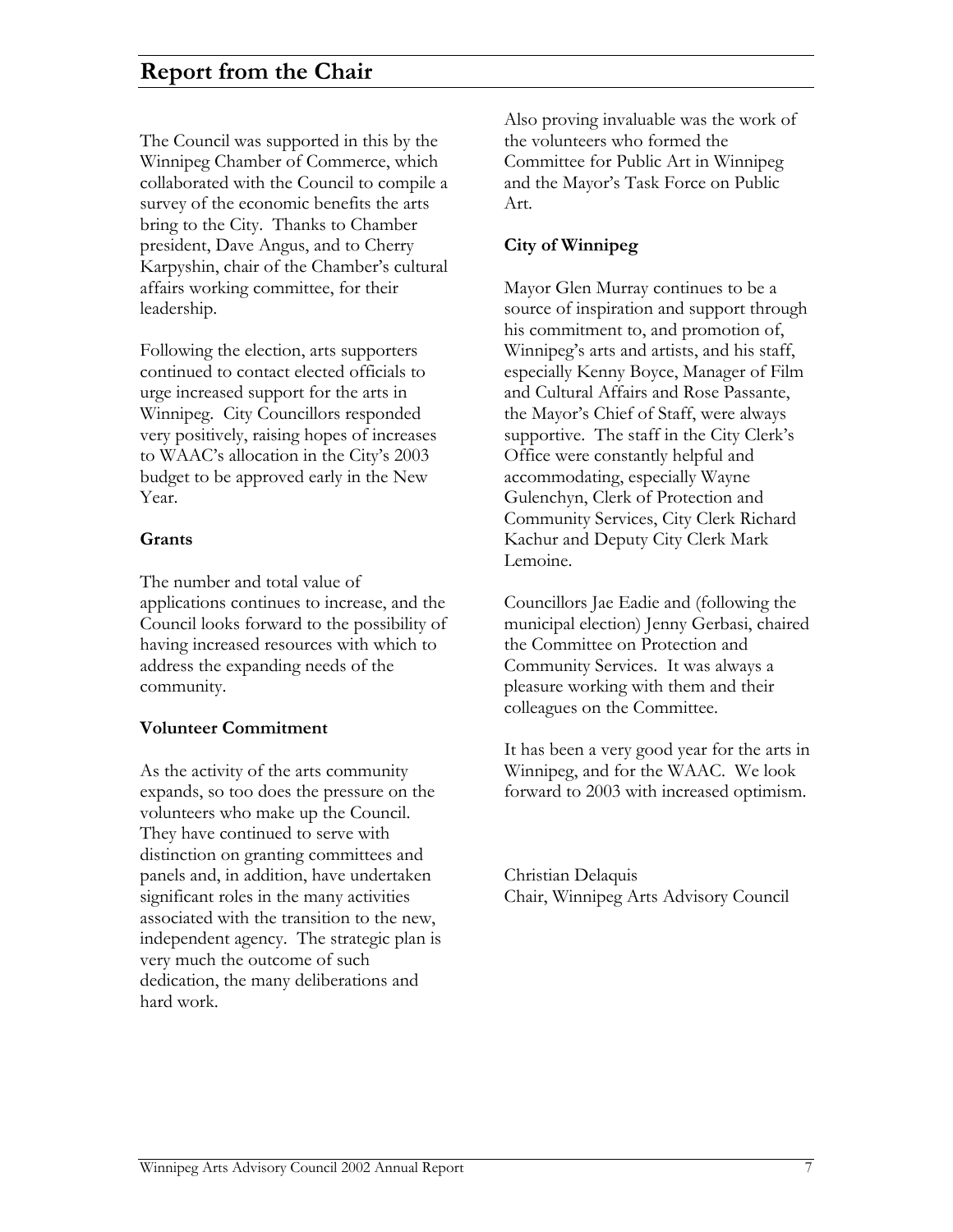#### **MISSION**

The arts are essential to a vibrant community.

The Winnipeg Arts Council exists to fund, support and advocate for the arts on behalf of the people of Winnipeg.

#### **VISION**

Arts for All:

A creative city, where the arts are:

- available for all to make and enjoy
- valued and nourished by the community
- dynamic and self-assured

#### **CORE ACTIVITIES**

- support to Winnipeg-based artists and not-for-profit organizations that have as their core activity creation, production, presentation or training in the visual, performing, literary, film, video and media arts
- redefinition of categories and review of distribution of funds
- development of new programs to serve the sector

#### **ACTIVITIES IN SUPPORT OF CORE ACTIVITIES**

- advocacy
- effective communications
- strategic partnerships
- integration of arts into all areas of City planning
- development of a public art policy

#### **GUIDING PRINCIPLES**

- promotion of excellence
- rewarding of creativity
- reflection of cultural diversity
- acknowledgment of the role of the arts in the lives of children and youth
- consultation with the arts community and the community at large

A three-year business plan will be derived from the strategic plan, and presented to City Hall.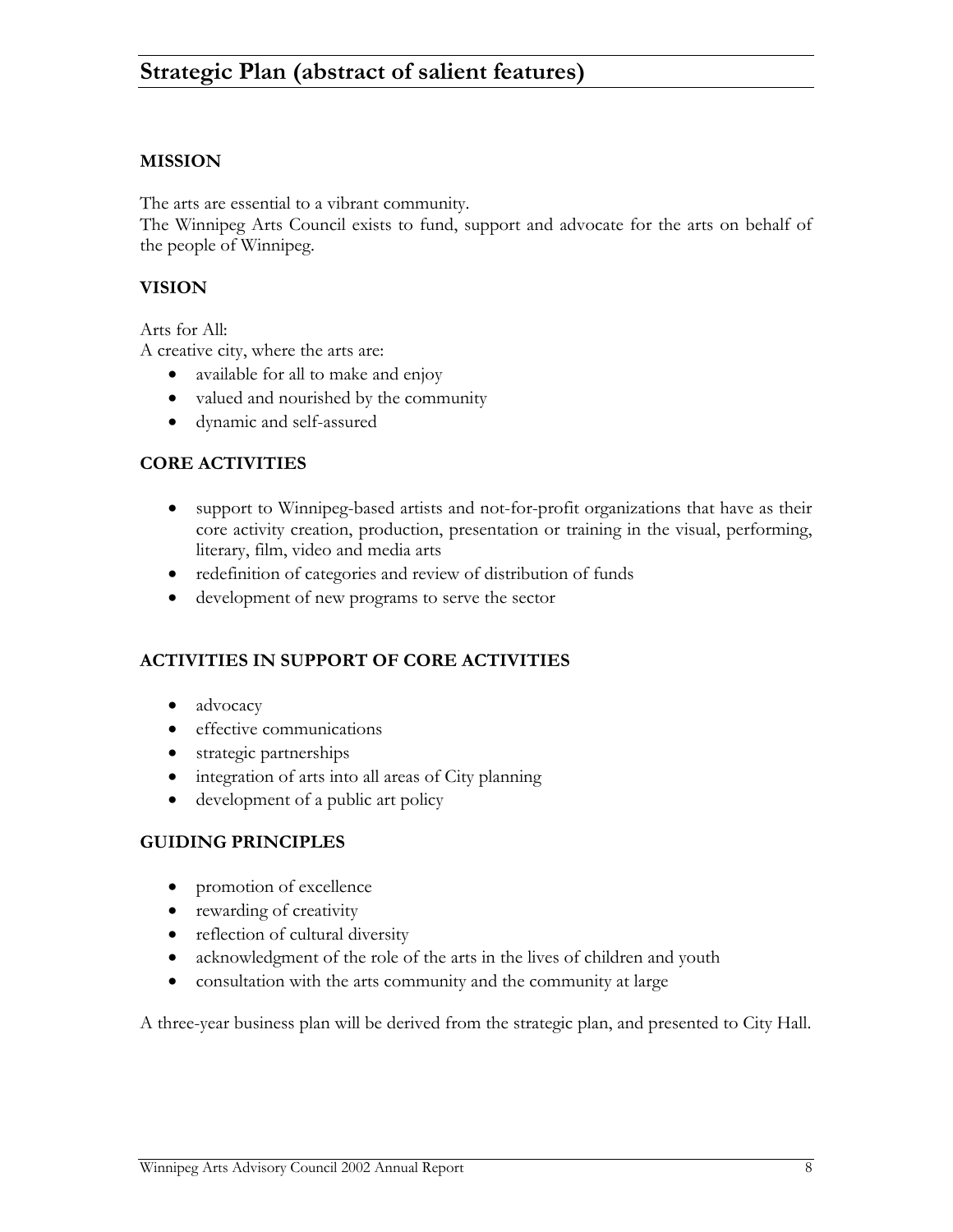## **Public Art Policy**

Much progress was made toward a public art policy in 2002. In the early part of the year, the Mayor's Task Force on Public Art was established to develop and shape a policy through the Winnipeg Arts Council. Heather Cram is the chair of this committee that consists of Carla Bates, Art Educator; Eleanor Bond, Artist; Patricia Bovey, Director of The Winnipeg Art Gallery; Catherine Mattes, First Nations Curator; Keith Oliver, Artist; Carol Phillips, Director of Plug In ICA; and Andrew Wilhelm-Boyles, Executive Director of WAC. Tricia Wasney, who has a background in art and landscape architecture, was hired to research and coordinate policy development. The Task Force also worked closely with Kenny Boyce, Manager of Film and Cultural Affairs for the City of Winnipeg.

The Task Force continued the work initiated by the Committee for Public Art in Winnipeg in 2001, researching policies and programs in other cities and consulting with Winnipeg's broad community on considerations for a policy unique to our City. The draft policy that was created outlines the goal of creating a professionally run public art policy and program that achieves high artistic standards, reflects and involves our diverse community and is financially sound. The policy addresses the issues of funding, governance, artist participation, program administration, and procedures for initiating and developing projects, caring for works of art and public outreach activities.

In July, the Task Force presented an advisory report to the Executive Policy Committee of Winnipeg City Council on the progress of the policy. The policy was distributed in October to the members of the Winnipeg Arts Council, who voted unanimously to recommend that the draft proposal go forward to City Council. A series of community meetings took place in November, beginning with a large public forum featuring Barbara Goldstein, Director of Public and Community Arts at the Seattle Arts Commission. Almost 200 people turned out to hear Ms. Goldstein discuss the history of the Seattle program, how it engages artists, community members and city agencies in expanding the civic dialogue through the development of permanent and temporary artwork in public spaces. This provided a context in which to discuss Winnipeg's public art plan. In the following weeks, several community meetings were held at various locations in Winnipeg, including General Byng School, Urban Shaman Gallery, St. Norbert Arts Centre and the Indian Family Centre. A number of topics were discussed that contribute to the evolving policy and program, including the importance of public art to our environment, artist's involvement, governance and administration and the role of education.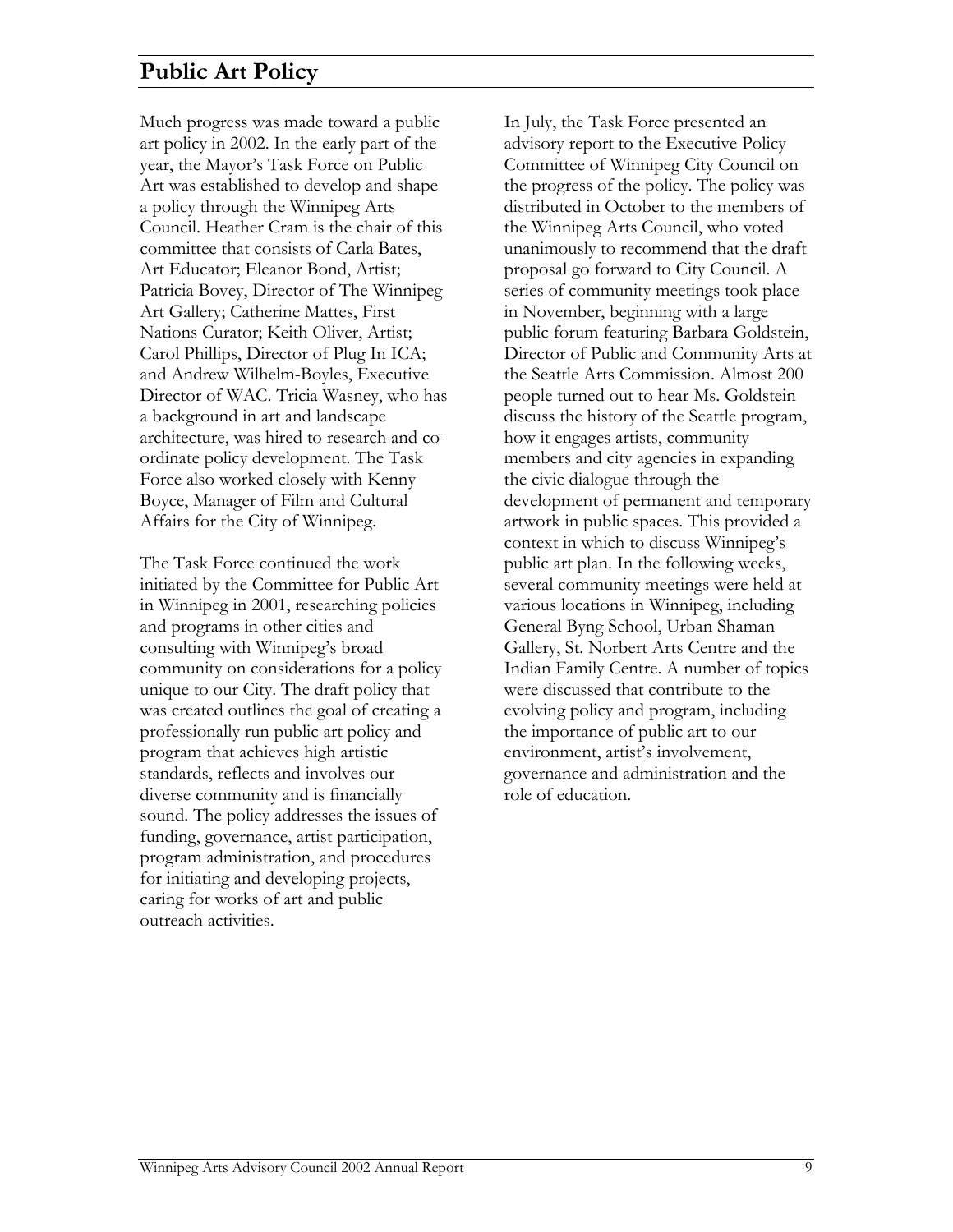### **Public Art Committees**

#### **Mayor's Task Force on Public Art**

Heather Cram, Chair Carla Bates Eleanor Bond Patricia Bovey Kenny Boyce Catherine Mattes Keith Oliver Carol Phillips Tricia Wasney Andrew Wilhelm-Boyles

#### **Committee for Public A rt in Winnipeg**

Heather Cram, Chair Graham Asmundson Cathy Auld Patricia Bovey Kenny Boyce Doug Clark Doug Corbett Christian Delaquis Harry Finnigan Lisa Holowchuk Steve Jackson John Kiernan Neil Minuk Carol Phillips Gordon Reeve Douglas Riske Kathy Shailer-Hanson Councillor Harvey Smith Peter Squire Les Stechesen Elizabeth Sweatman Meeka Walsh Tricia Wasney Andrew Wilhelm-Boyles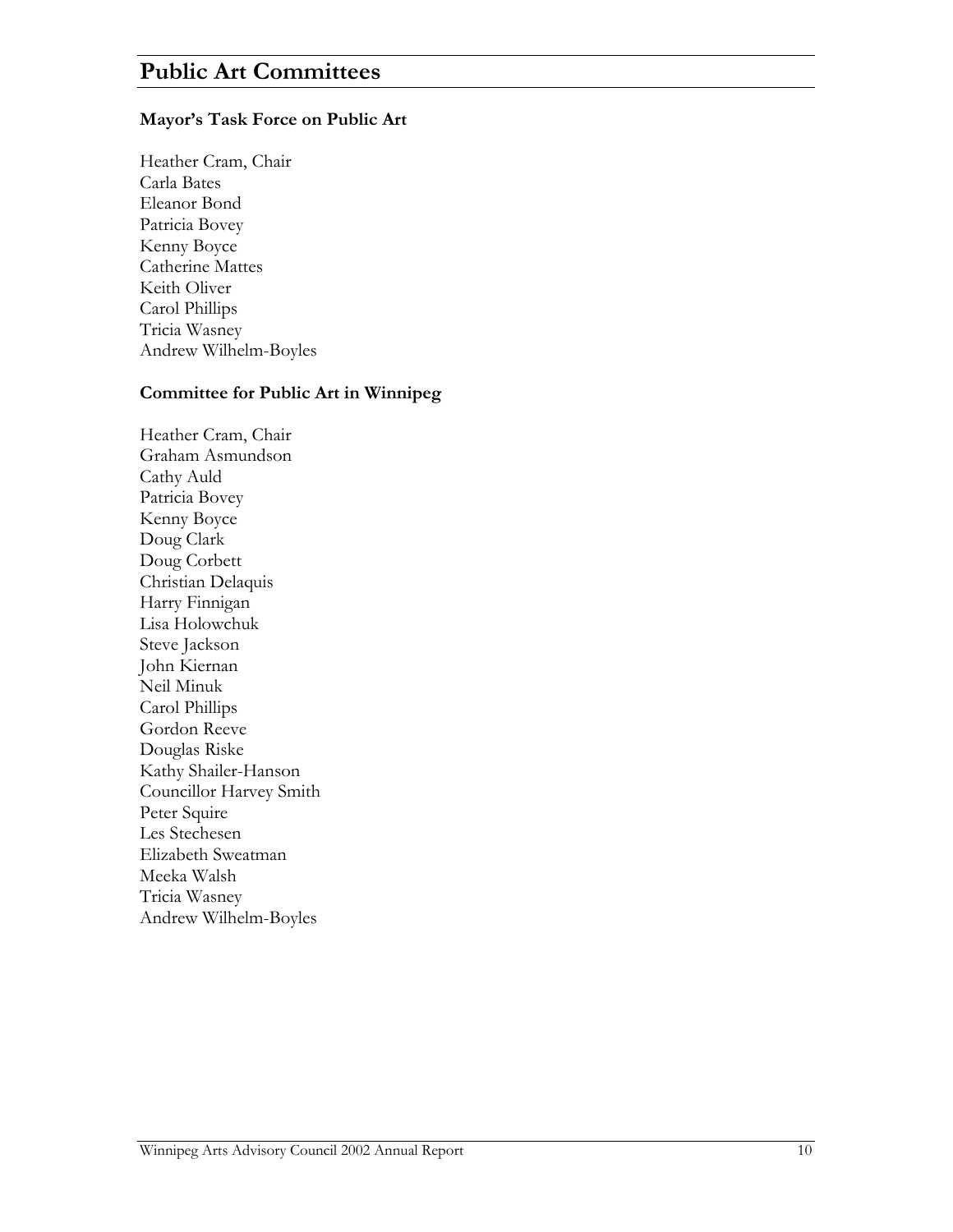# **Schedule A/Distribution of Grant Pool**

#### **Distribution of 2002 Grant Pool**

| Cultural Grants: Core Appropriation |                                          |
|-------------------------------------|------------------------------------------|
| by City Council                     | \$1,974,552                              |
| Downtown Festivals Program          | 200,000<br>S.                            |
| Total allocation                    | \$2,174,552                              |
|                                     |                                          |
| <b>Operating Grants</b>             | \$1,793,200                              |
| Special Project Grants              | \$<br>62,624                             |
| Grants to Individuals               | \$<br>20,000                             |
| Downtown Festivals                  | \$<br>180,000                            |
| Administration (5.5%)               | \$<br>118,728                            |
| Total Distributed                   | \$2,174,552                              |
| <b>Operating Grants</b>             |                                          |
| 14 Creative Arts                    | \$<br>$4\%$<br>81,400                    |
| 5 Dance                             | 15%<br>\$<br>303,000                     |
| 11 Festivals & Specials             | 17%<br>\$<br>337,000                     |
| 11 Museums & Galleries              | \$<br>446,000<br>23%                     |
| 9 Music                             | \$<br>267,300<br>14%                     |
| 8 Theatre                           | \$<br>358,500<br>18%                     |
| 58 Total Distributed                | \$1,793,200<br>91% of Core Appropriation |

#### **There were 60 applications for Operating Grants, requesting a total of \$2,470,309**

Grants over \$50,000 / \$1,240,100 (69% of the Operating Grants Pool) Number of Organizations receiving Operating Grants over \$50,000: 8 Grants under \$50,000 / \$ 553,100 (31% of the Operating Grants Pool) Number of Organizations receiving Operating Grants under \$50,000: 50

#### **Special Project Grants**

| 38        |                              |
|-----------|------------------------------|
| \$189,950 | Average request: \$4999      |
| 23        | Ratio to applications $61\%$ |
| 62.624    | Average Grant: \$2723        |
|           |                              |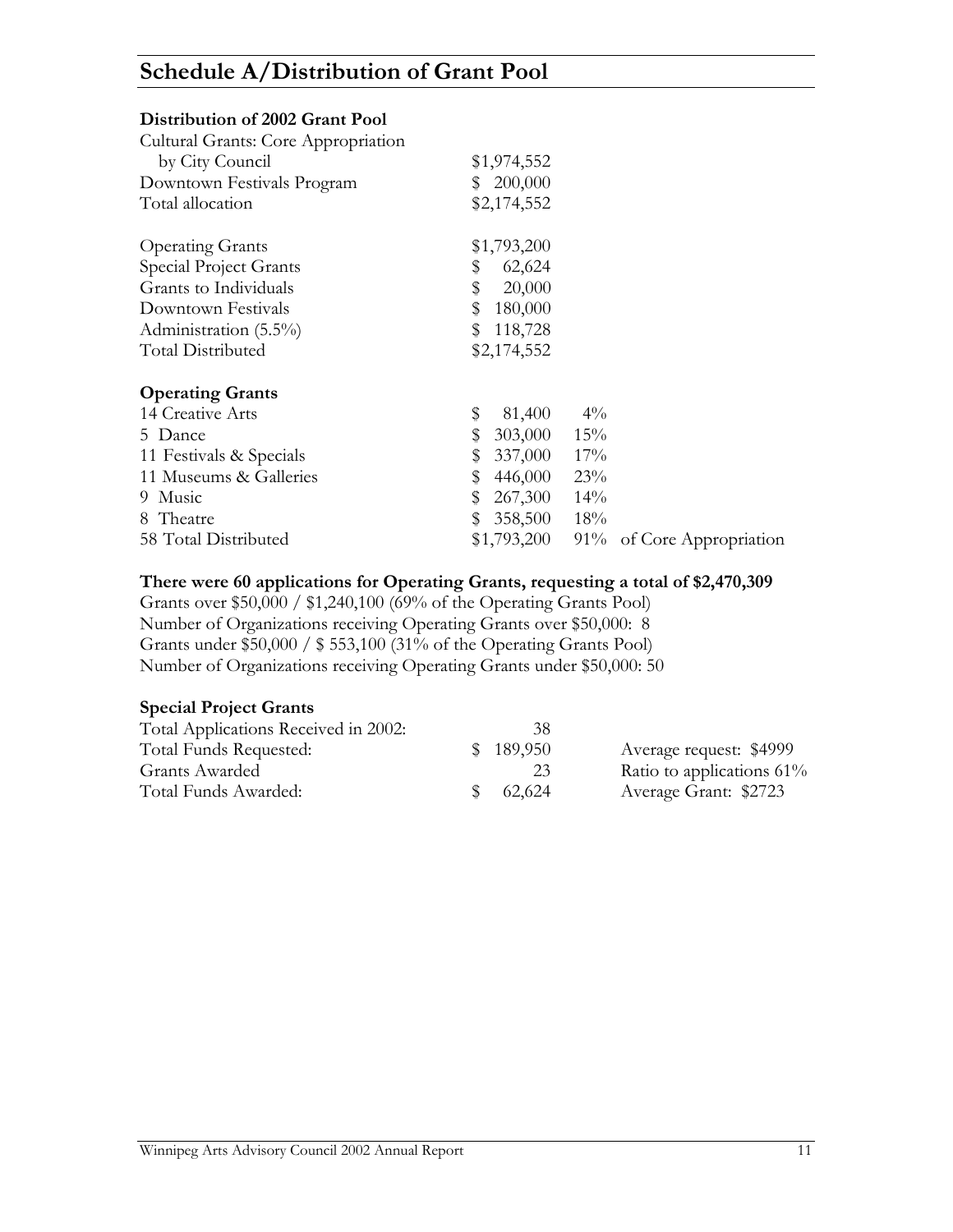# **Schedule A/Distribution of Grant Pool**

| <b>Downtown Festivals</b>    |              |                           |
|------------------------------|--------------|---------------------------|
| Total Applications in 2002   | 54           |                           |
| Total Funds Requested:       | \$1,316,120  |                           |
| <b>Grants Awarded</b>        | 32           | Ratio to applications 59% |
| Total Funds Awarded          | 180,000<br>S | Average Grant: \$5625     |
| <b>Grants to Individuals</b> |              |                           |
| Total Requests:              | 67           |                           |
| Grants Awarded               | 26           | Maximum Grant \$1,000.    |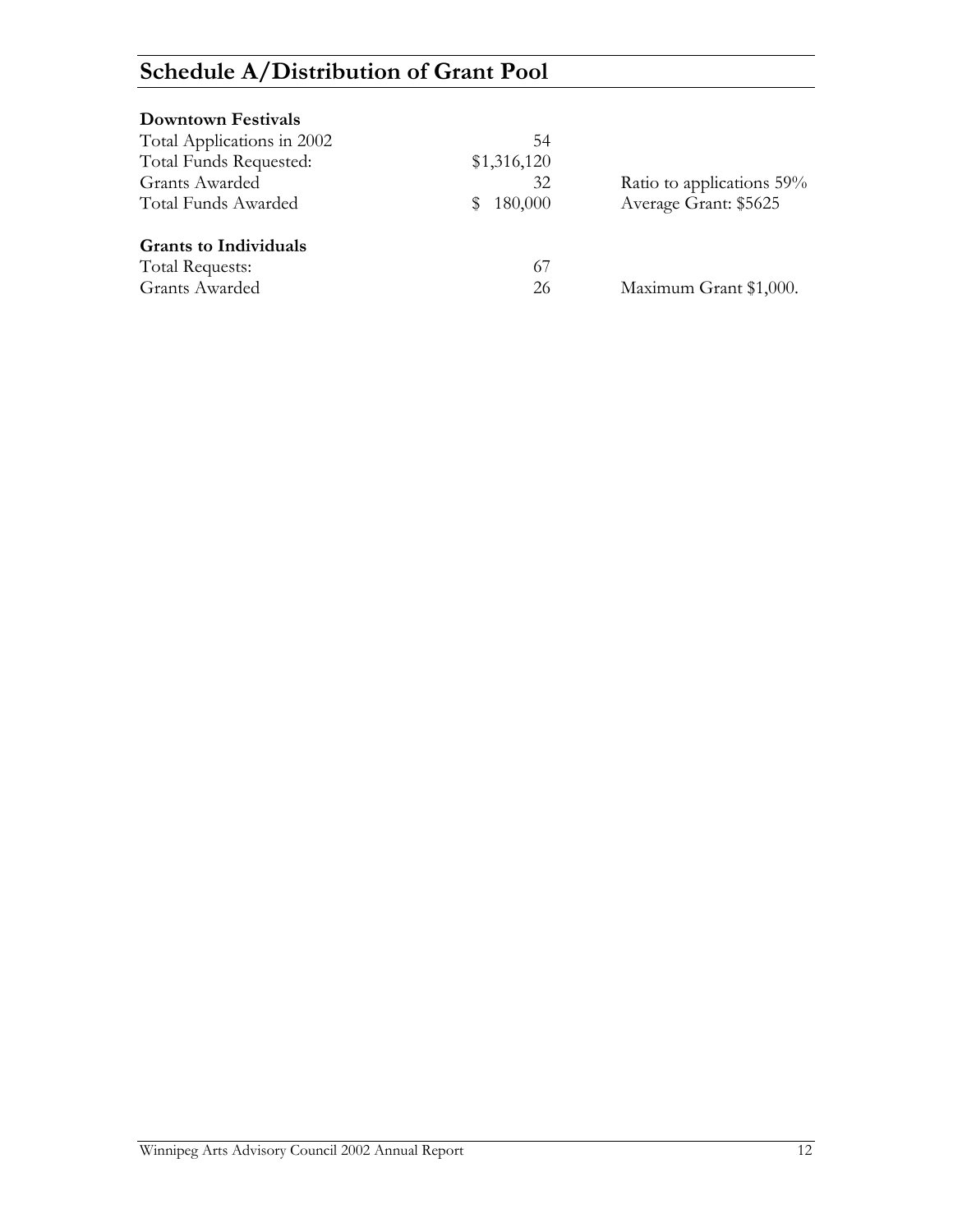# **Schedule B/Operating Grants**

### **Distribution of 2002 Operating Grants by Category**

### **Creative Arts**

|                                                                                                                                                                                                                                     | 2,000  |
|-------------------------------------------------------------------------------------------------------------------------------------------------------------------------------------------------------------------------------------|--------|
| Artspace                                                                                                                                                                                                                            | 6,000  |
| P                                                                                                                                                                                                                                   | 2,400  |
| P                                                                                                                                                                                                                                   | 5,000  |
| Manitoba Choral Association<br>P                                                                                                                                                                                                    | 3,500  |
| P                                                                                                                                                                                                                                   | 6,000  |
| Manitoba Crafts Council [11] Manitoba Crafts Council [11] Manitoba Crafts Council [11] Manitoba Crafts Council [11] Manitoba Crafts Council [11] Manitoba Crafts Council [11] Manitoba Crafts Council [11] Manitoba Crafts Cou<br>S | 4,000  |
| Manitoba Writers' Guild<br>\$                                                                                                                                                                                                       | 5,000  |
| Ş                                                                                                                                                                                                                                   | 5,800  |
| Prairie Fire Press<br>S                                                                                                                                                                                                             | 7,000  |
| \$                                                                                                                                                                                                                                  | 3,500  |
| Video Pool<br>P                                                                                                                                                                                                                     | 6,700  |
| Winnipeg Film Group<br>₩                                                                                                                                                                                                            | 15,000 |
| S                                                                                                                                                                                                                                   | 9,500  |
| \$                                                                                                                                                                                                                                  | 81,400 |

### **Dance**

| Royal Winnipeg Ballet |           |
|-----------------------|-----------|
| Ruth Cansfield Dance  |           |
|                       |           |
|                       | \$24,000  |
| 5 Grants / Total      | \$303,000 |

### **Festivals & Specials**

| \$84,500  |
|-----------|
| 98,500    |
| 15,000    |
| 8,000     |
| 14,000    |
| 5,000     |
| 20,000    |
| \$40,000  |
| \$24,000  |
| \$23,000  |
| 5,000     |
| \$337,000 |
|           |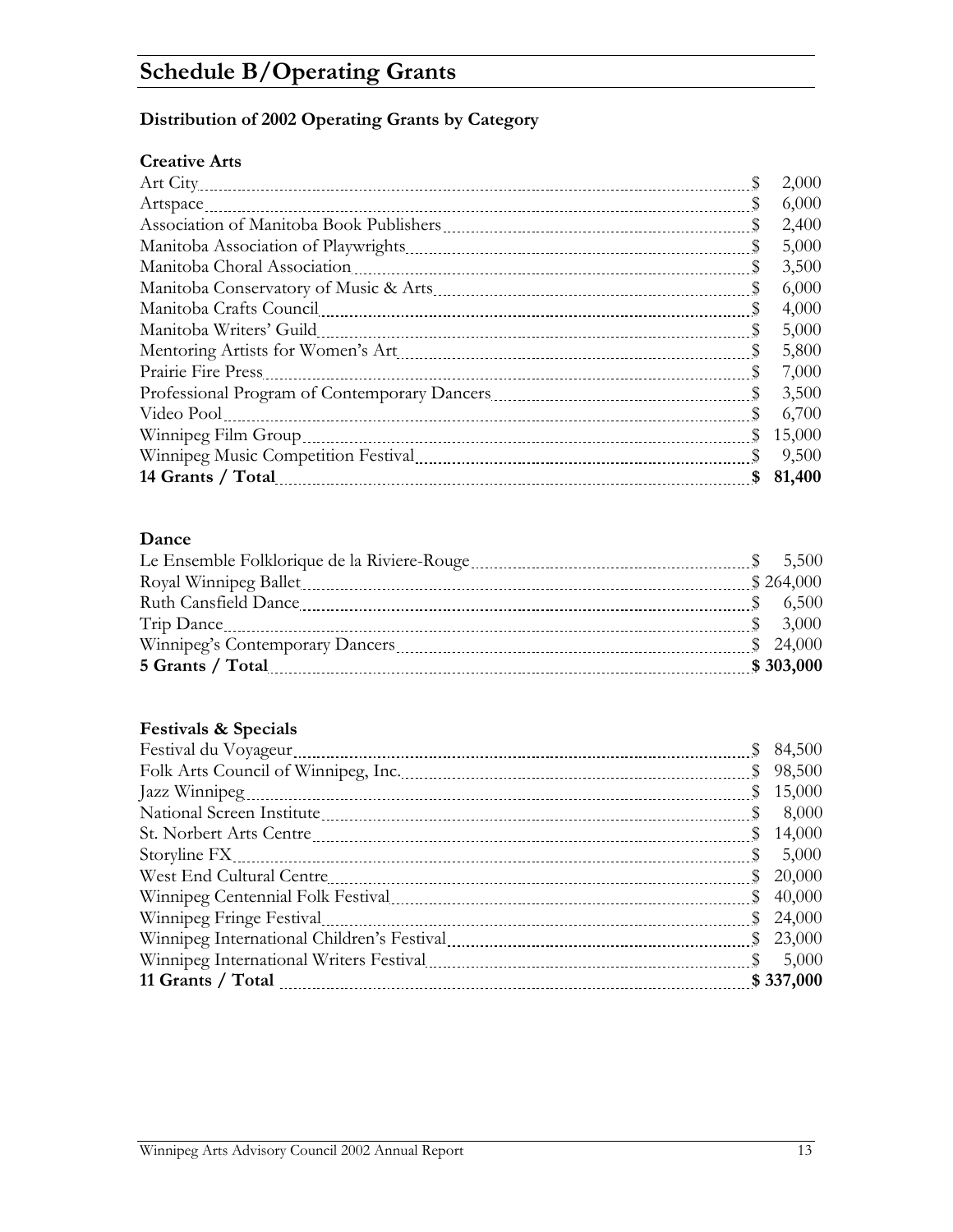# **Schedule B/Operating Grants**

#### **Museums & Galleries**

|                                                                                                                                                                                                                                    | 4,850<br>\$            |
|------------------------------------------------------------------------------------------------------------------------------------------------------------------------------------------------------------------------------------|------------------------|
|                                                                                                                                                                                                                                    | 6,900                  |
|                                                                                                                                                                                                                                    | 4,900<br>$\frac{1}{2}$ |
|                                                                                                                                                                                                                                    | 6,500<br>$\frac{1}{2}$ |
|                                                                                                                                                                                                                                    | \$19,000               |
|                                                                                                                                                                                                                                    | \$19,000               |
|                                                                                                                                                                                                                                    | \$13,850               |
|                                                                                                                                                                                                                                    | $\frac{1}{2}$ 2,000    |
|                                                                                                                                                                                                                                    | \$ 4,000               |
|                                                                                                                                                                                                                                    | \$25,000               |
|                                                                                                                                                                                                                                    | \$340,000              |
| 11 Grants / Total <u>manual communication</u> and contained a state of the state of the state of the state of the state of the state of the state of the state of the state of the state of the state of the state of the state of | \$446,000              |

#### **Music**

| \$ 1,000     |
|--------------|
| \$ 2,000     |
| \$<br>18,500 |
| \$54,200     |
|              |
| \$3,500      |
| \$ 4,200     |
| \$177,900    |
| \$1,500      |
| \$267,300    |

### **Theatre**

|                          | \$38,000  |
|--------------------------|-----------|
|                          | \$160,000 |
|                          | \$38,700  |
| Prairie Theatre Exchange | \$61,000  |
|                          | \$32,000  |
|                          |           |
|                          | \$ 6,000  |
| Winnipeg Jewish Theatre  | \$13,000  |
|                          | \$358,500 |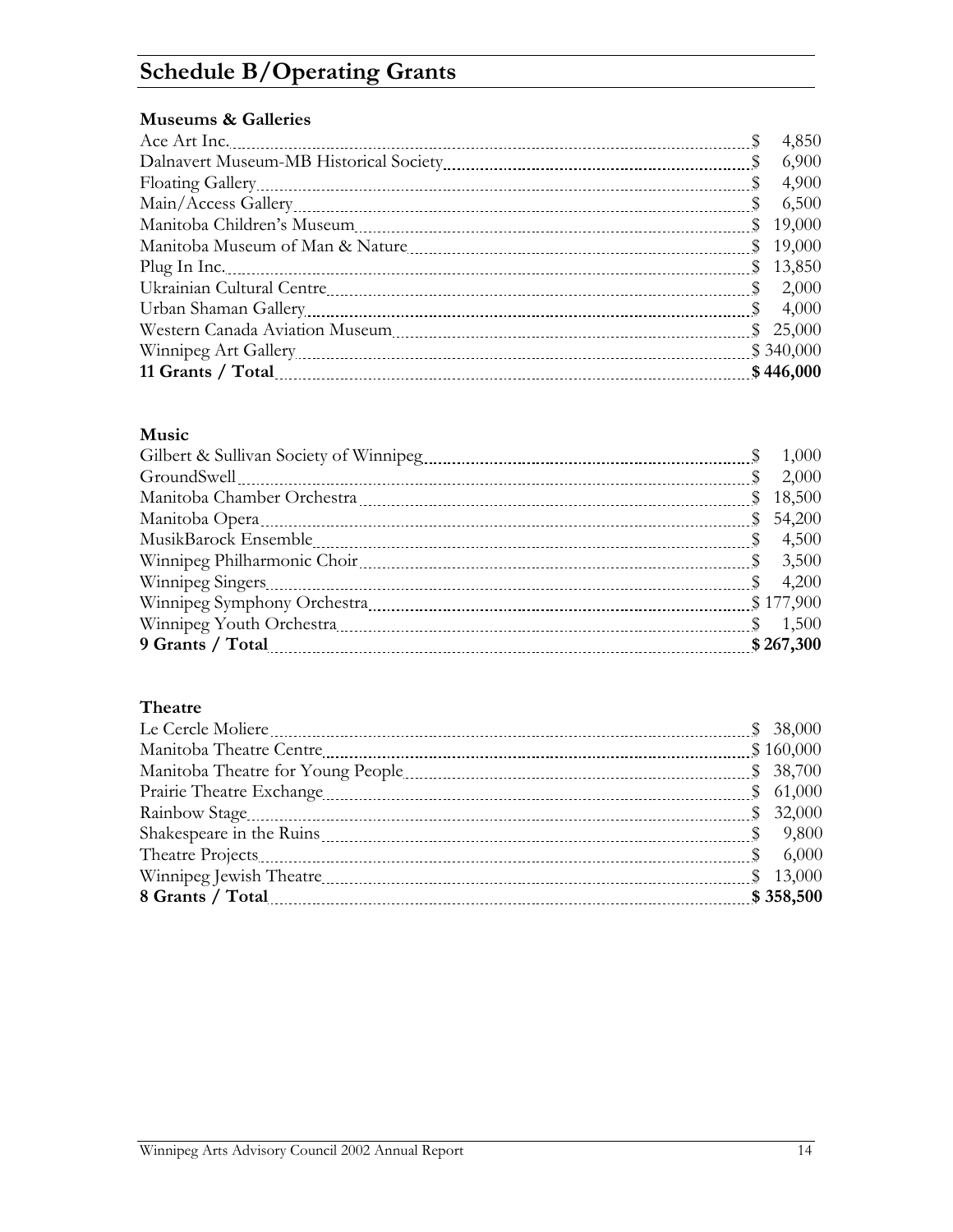# **Schedule C/Special Project Grants**

 *Special Project Grants are intended for new ventures and one-time projects of a cultural nature, and for newer organizations applying for City of Winnipeg cultural grants for the first time.* 

#### **Association of Community Theatres of**  $\frac{10 \text{ support the production of two products}}{10 \text{ productions, } \text{Night, and } \text{Hwo Live}}$ **Manitoba**

To support the presentation of the  $24<sup>th</sup>$  \$3,000 annual ACT Festival, where performances from participating member companies are adjudicated. \$2,000

#### **Association of Manitoba Book Publishers**

To assist in sending the Executive Director to a *Managing and Leading in the Non-Profit Sector* workshop. \$500

#### **Broadway Neighbourhood Centre**

To assist in funding the Annual Free Fall Festival, a community celebration. **Manitoba Chamber Orchestra**  \$1,000

#### **Dry Cold Productions Inc.**

For a production of the musical *Into The Woods*, presented at the Manitoba Theatre for Young People, with a cast of both Equity and non-Equity local performers, supported by an eight-piece orchestra. \$2,000 **Manitoba Theatre for Young People**

#### **The Floating Gallery Centre for Photography**

To support the production of an interactive web site project that would expand the gallery's current web presence and display art projects by regional, national and international photo based artists. \$2,000

#### **Hearty Productions**

To assist in funding a touring production of *Dying To Be Thin*, scheduled for performances in Toronto and St. Catharines, Ontario. \$1,224

#### **L'Alliance Française du Manitoba Inc.**

To support the production of two theatre

### **Main/Access Gallery Inc.**

To support the Governance Mentorship Initiative, that will place a consultant in the midst of the board of directors for 18 months to give guidance and leadership in governance and management, revenue generation and capacity building. This is being done in conjunction with the provincial Arts Branch. The aim is to stabilize the gallery's operations. \$3,000

To support the Orchestra's tour to eight B.C. communities, including Vancouver, in the spring of 2003. This tour will significantly enhance the profile and reputation of the MCO, and contribute positively to Winnipeg's national reputation as a city of art. \$3,000

To support the premiere of *The Odyssey*, by John Murrell, for presentation at the Winnipeg International Children's Festival. \$2,000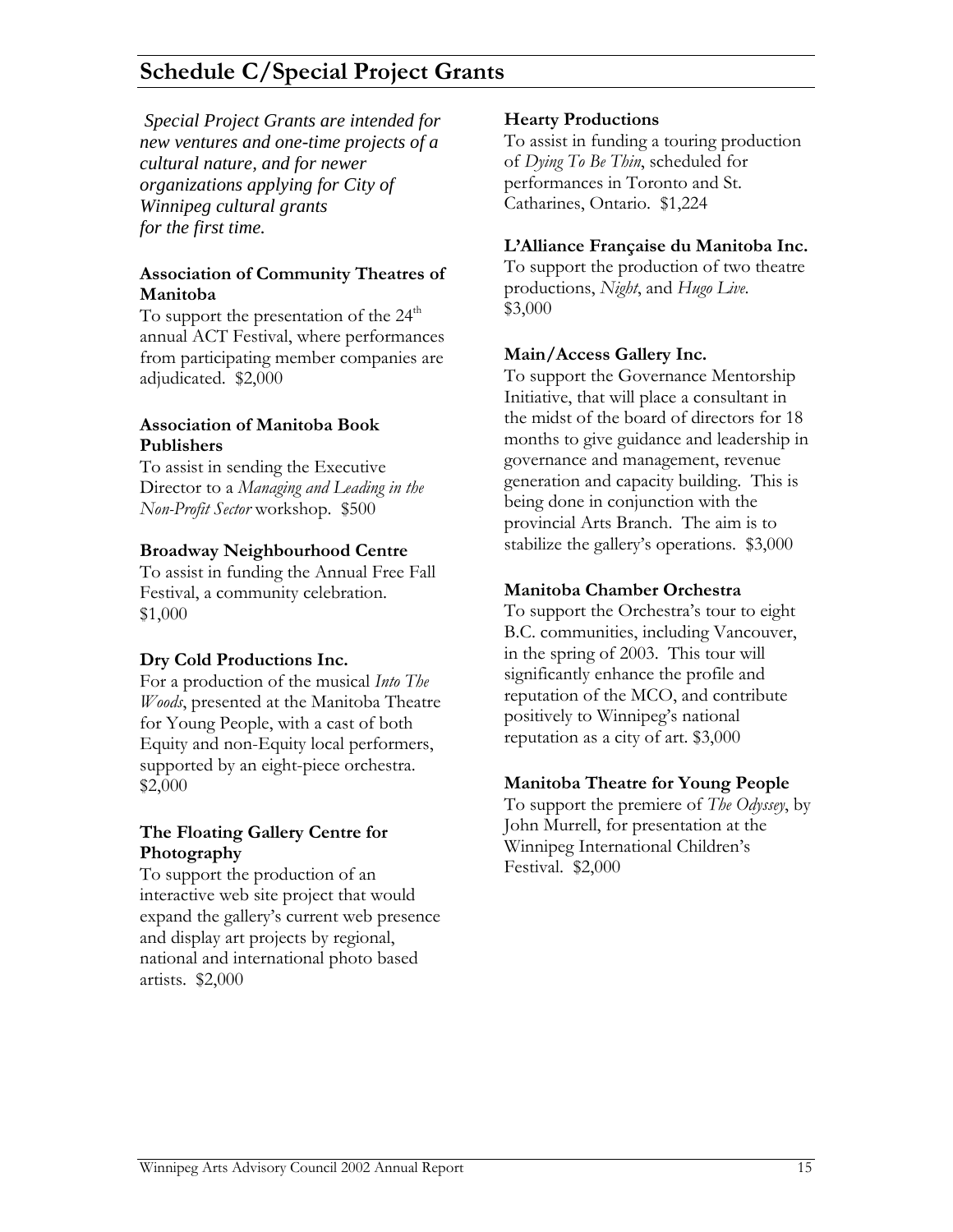# **Schedule C/Special Project Grants**

To support a concert production of *Dido and Aeneas*, which will include an almost entirely local cast and local musicians. \$1,500

To support a production of Offenbach's *Orpheus in the Underworld*, in collaboration with Edmonton's NUOVO to be performed at the Winnipeg Fringe Festival. \$3,000

#### **Prairie Theatre Exchange**

To assist with training support for the **Winnipeg Jewish Theatre** Director of Marketing and Development and other PTE administrative staff. \$500

#### **The Royal Winnipeg Ballet**

To support the Royal Winnipeg Ballet's partnership program with Sisler High School, providing mentoring dance programs for students at feeder schools. \$5,000

# **Sarasvati Dramatic Theatre**

To support a production of Harold Pinter's *One for the Road*, as part of the Manitoba Theatre Centre's *Pinterfest*.  $\text{$2,000}$   $\text{$2,500}$ 

To support the recording and production of a Masterpiece CD of the Winnipeg Boys Choir, the first recording project in the choir's 77-year history. \$2,000

#### **The Winnipeg Gay and Lesbian Film Society Inc.**

To support the Reel Pride film and video festival, a one week event that includes screenings of films by local artists. \$1,500

#### **The Musical Offering Winnipeg Jazz Orchestra**

To assist with marketing initiatives designed to extend the reach of the organization. \$3,500

#### **The Opera Project Winnipeg Jewish Theatre**

To support a co-production, *Jar of Fools – A Collection about the Miracle of Chanukah*, between the Winnipeg Jewish Theatre and Israel's Orna Porat National Theatre. The collaborative work will be presented in Winnipeg and in Tel Aviv. \$7,500

To support management training for the Executive Director. \$500

#### **Winnipeg International Children's Festival**

To support a production of *The Apartment* in collaboration with The Elemeno Ensemble. \$5,500

### **Productions Winnipeg Philharmonic Choir**

To assist in funding special events as part of the organization's  $80<sup>th</sup>$  anniversary celebration.

#### **Winnipeg Boys Choir The Winnipeg Singers**

To support the choir's co-production, with Winnipeg's Contemporary Dancers, of *Paisajes* (Landscapes), featuring commissioned new music, choreography and the members of the Winnipeg Singers fully integrated into the production. \$2,500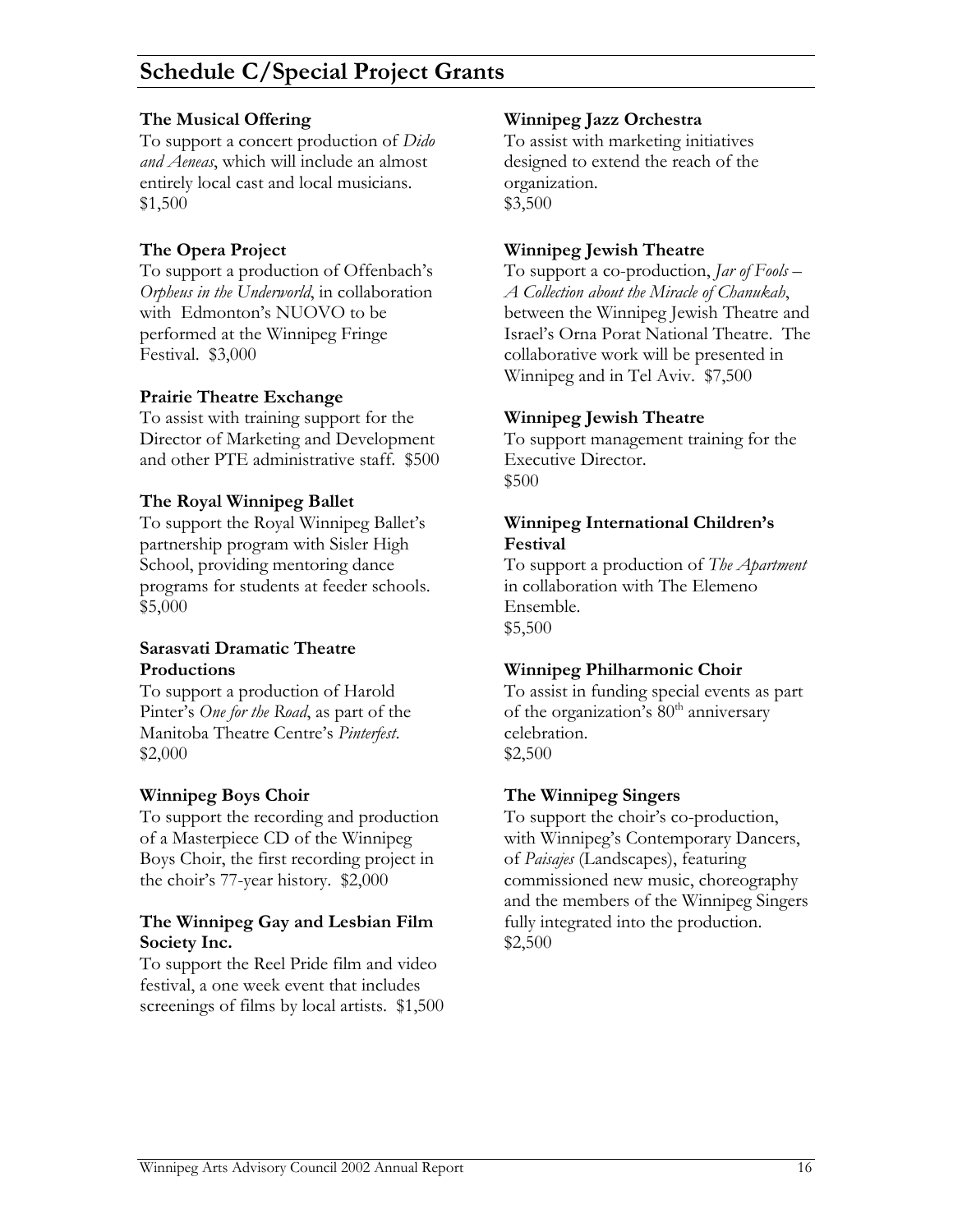# **Schedule D/Grants to Individuals**

*The City of Winnipeg established the program of Grants to Individuals in 1987 in recognition of the individual artist or cultural worker as the primary source of creative activity. Jury members are selected to reflect the broad range of artistic expressions put forward by applicants, to review applications, and to make grant recommendations in keeping with the program's criteria and guidelines.* 

*The 2002 jurors were Bev Pike, Glen Harrison and Rory Runnells. The facilitator, with the assistance of Tanya Christensen, was Don DeGrow.* 

*The total allocation for this program is \$20,000.* **Madayag, Primrose/Theatre** 

#### **Araneda, Cecilia/Film**

To produce *Amnesia*, a short dramatic film exploring themes of separation and connection. \$1,000

#### **Ballard, Stephanie/Dance**

For participation in the Canadian Dance Festival and costs of archival/choreographic research. \$1,000 **Mehta, Nicky/Literary**

#### **Cameron, Melanie /Literary**

For the creation of a book-length manuscript of poems. \$1,000

#### **Dempsey, Shawna/Visual**

To independently curate *Stand-Ins*, a group show of five inter-media emerging artists. \$1,000

#### **Drader, Brian/Theatre**

To allow the artist to complete the first draft of his new play, *Liar*. \$500

#### **Durham, James/Theatre**

For hiring a dramaturge for the duration of writing his fourth play, *My Life in the S.S*. \$500

#### **Esterhazy, Danishka/Film**

For production of *endings*, a short film exploring the themes of life choices and cerebral isolation. \$500

#### **Fellows, Christine/Music**

For a multi-media cabaret at the West End Cultural Centre celebrating the release of her second full-length CD, *the last one standing*. \$1,000

#### **Kinaschuck, Darryl/Film**

To assist with *The Cubist Project*, a short film that replicates, through the use of mirrors and projectors, what the cubist painters captured on canvas. \$500

Fringe Festival production entitled *Shades Of Brown*. This is a play about three friends, two Asians and a Caucasian, and their experiences with race, image and identity. \$1,000

#### **McKenzie, Lesley/Visual**

For construction of light boxes for her new photographic work. \$500

For *On The Wall: A Confluence of Music and Graffiti Art*, a project designed to focus attention on inner city graffiti artists and their work at a live outdoor concert in the Riverwalk area**.** \$1,000

#### **Milidrag, Milos/Visual**

To assist with the costs of producing a series of new paintings entitled *Hazy Landscapes*. These are projections of the world of his homeland elevated into the domain of archetypal symbol. \$500

#### **Moore, Jake/Multi-disciplinary**

For an immersive installation comprised of textile constructions, computer technology and audio. \$500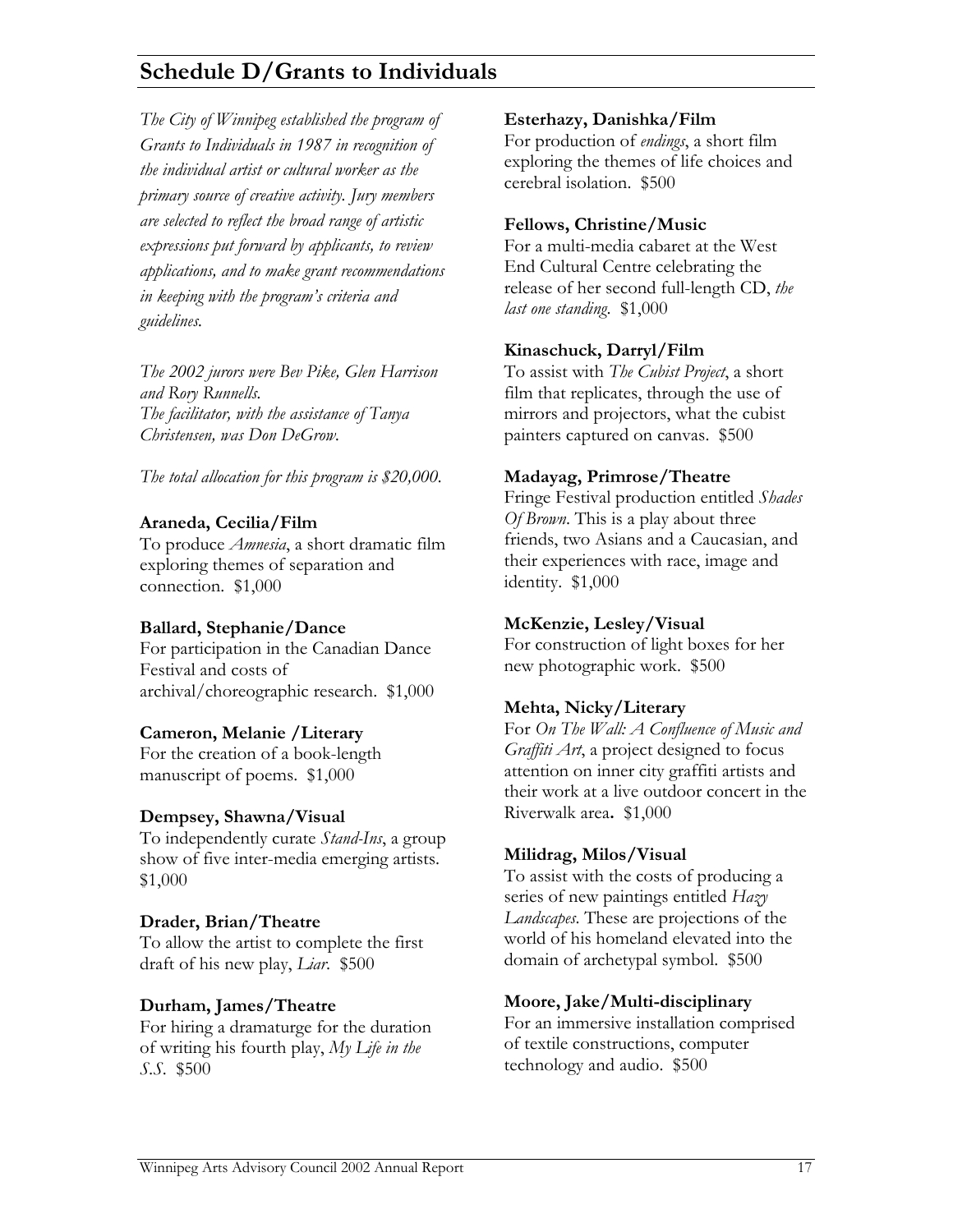#### **Murphy-Dyson, Sarah/Dance**

To assist with the cost of participation in the Banff Festival Dance program. \$500

#### **Nicolas, Michael/Music**

To allow the cellist to audition for the National Youth Orchestra and to participate at the Aspen Music Festival School in Aspen, Colorado. \$1,000

#### **Pritchard, Barbara/Film**

For *Controlling the Monster*, a documentary about the effects of anorexia nervosa on children. \$500

#### **Rey, Dominique/Visual**

For *Bath Series* and *Mirror Series*, photographs that explore female identity and sexuality. \$1,000

#### **Richardson, Lynn/Visual**

For a new sculptural work that examines the relationship between urban expansion and the rate and means of survival of species struggling to adapt to new and hostile environments. \$1,000

#### **Scott Wortley, Sylvia/Music**

To assist with the costs of travel to France to study with William Christie, director of *Les Arts Flourissants*, specialists in Baroque Opera. \$1,000

#### **Steiner, Connie/Literary**

For the creation of *Renée's Story*, a nonfiction book for children ages 10-14. This will be a collaboration between Connie Steiner and Renée Silver of Long Island, New York. \$1,000

#### **Taylor, Alison/Visual**

Through visual art, Alison Taylor wishes to investigate such questions as how our culture affects our hearts and whether we as a society can be defined by our predisposition to heart disease. \$500

#### **Turner, Susan/Video**

For a new video exploring her response to her father's dementia and the dementia of other residents in the nursing home where she works. \$1,000

#### **Ward, Ryan/Theatre**

To produce *Nocturnal Musical*, a one-act, one-man musical comedy, for the 2002 Winnipeg Fringe Festival. \$500

#### **Wiseman, Eva/Literary**

To write an historical novel for young adults about a 14-year-old-girl living in Winnipeg in 1959 who discovers her Jewish roots. \$1,000

#### **Wright, Johnny/Dance**

To assist with the cost of participation in the Banff Festival Dance program. \$500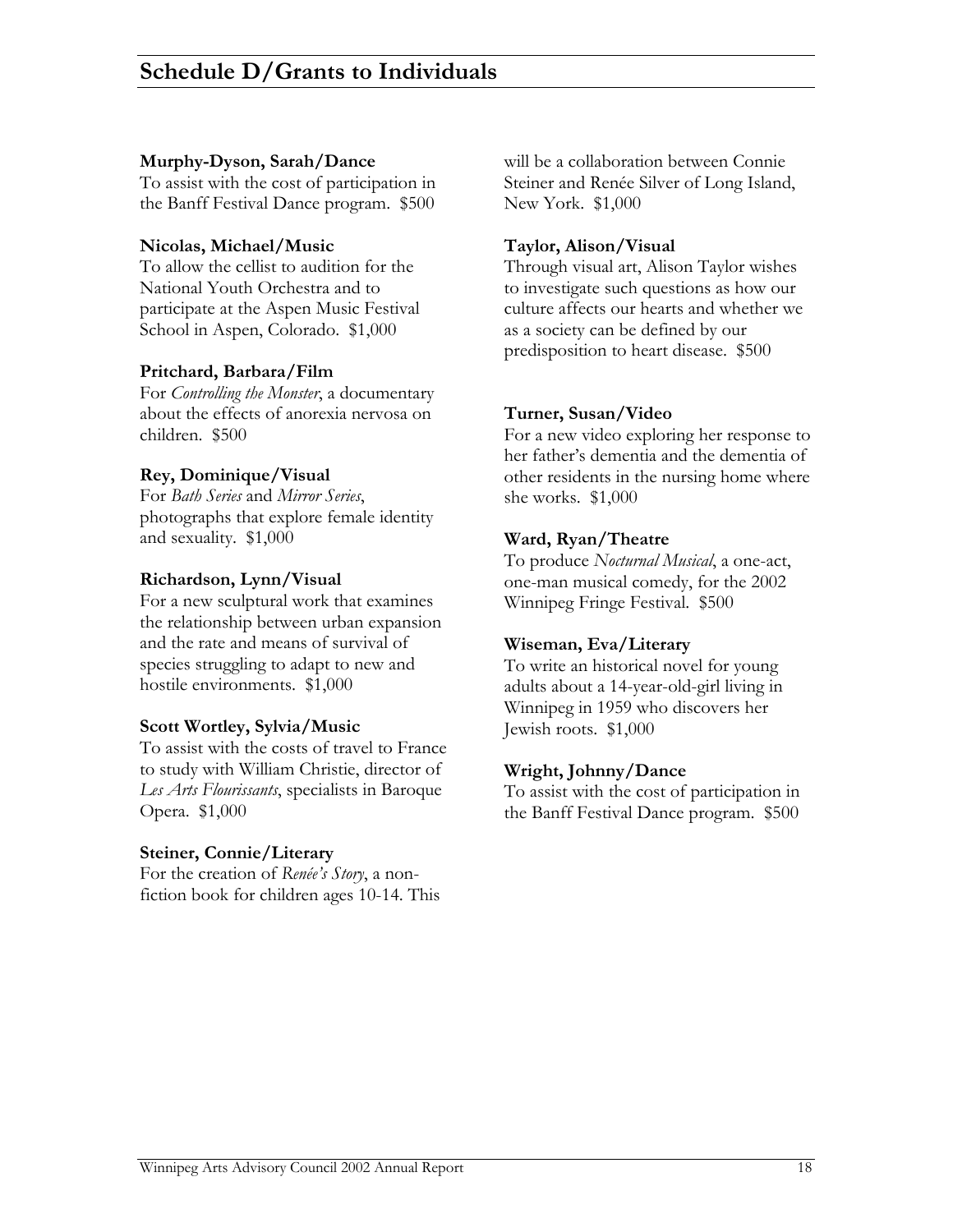#### **2002 North American Indigenous Games**

To support the Cultural Division of the Games, including the opening and closing ceremonies and the Cultural Village at the Forks. **\$20,000**

To support the cultural component of the classic car rally and parade, including live musical entertainment. **\$5,000** 

#### **Economic Development Council for Manitoba Bilingual Communities Mayworks Festival**

To support the presentation of the theatrical production *In Riel's Footsteps – Theatre in the Cemetery*, in St. Boniface. **\$5,000** 

### **Festival du Voyageur Inc.**

To support Cutting Edge, a festival of snow sculptures to be displayed downtown prior to the Festival du Voyageur. **\$10,000** 

# **Forks North Portage**

To support a series of seven concerts or **Improv. Fest**  festivals, to be held between May and September, 2002, at the Forks and downtown. **\$18,000** 

#### **Hungarian Kapisztran Folk Ensemble of Winnipeg Plug In Institute of Contemporary Art**

To support the 24<sup>th</sup> Annual Western Canadian Hungarian Folkdance Festival. **\$5,000** the Exchange District. **\$10,000** 

To support the Urban Groove Festival of contemporary music, as part of the Jazz Winnipeg Festival. **\$9,000** 

#### **Manitoba Audio Recording Industry Association**

To support events of Prairie Music Week, including the Prairie Music Festival, Prairie Music Awards and the Prairie Music Conference. **\$5,000** 

#### **Cruz In Downtown Manitoba Theatre Centre**

To support *Pinterfest 2003*, a presentation of 28 plays by British playwright Harold Pinter, to be presented by national and international theatre companies. **\$15,000** 

To support activities celebrating the contribution of labour to the community. **\$7,000** 

#### **National Screen Institute - Canada**

To support Film Exchange, the only 100% Canadian film festival in the country. It includes screenings of feature length and short films, producers' sessions, master classes and gala receptions. **\$15,000** 

# **Partnership/Spiritfest Osborne Village/Gas Station Theatre**

To support an Improv. Festival to be held at the Gas Station Theatre, featuring local, national and international acts, as well as improv. workshops. **\$6,000** 

To support the Plug In City Fair, a street festival celebrating the art and industry of

### **Jazz Winnipeg Polish Arts Festival Inc.**

To support festival events that include a major concert of  $20<sup>th</sup>$  century Polish music, a photography exhibit, film festival, theatre productions and art exhibits. **\$8,000**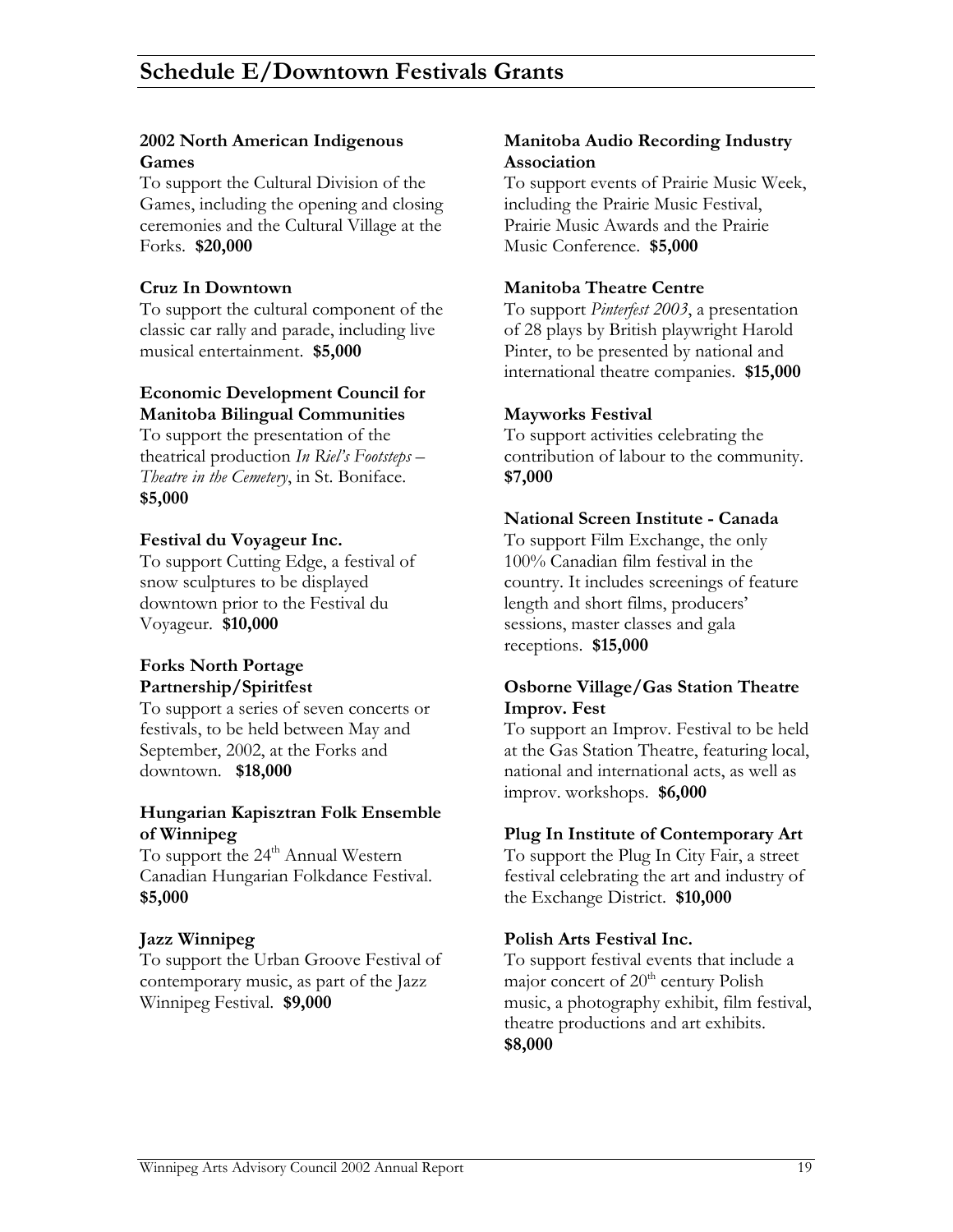#### **Storyline FX/Freeze Frame**

To support Moonlight Movies, a festival of films to be shown outdoors at the Forks. **\$6,000** 

### **West End Cultural Centre**

To support the 5<sup>th</sup> Annual Ellice Street Festival, including concerts, children's entertainers, and art activities. **\$3,000**

#### **Winnipeg Fringe Theatre Festival – Kids' Fringe**

To support expansion of the Kids' Fringe, a ten day festival of theatre and other events for children, at the Winnipeg Fringe Festival. **\$7,000** 

### **Winnipeg International Children's Festival**

To support expansion of the Festival of Fools, including stage performances, hands-on activities, a children's talent contest and a closing Family Day concert. **\$11,000** 

#### **Winnipeg International Writers Festival**

To support WordWalk, a literary street festival to be held on the final day of the Writers' Festival. **\$5,000** 

#### **Winnipeg Musicians Association Local 190**

To support a free music festival celebrating the centennial of the Winnipeg Musicians Association. **\$10,000**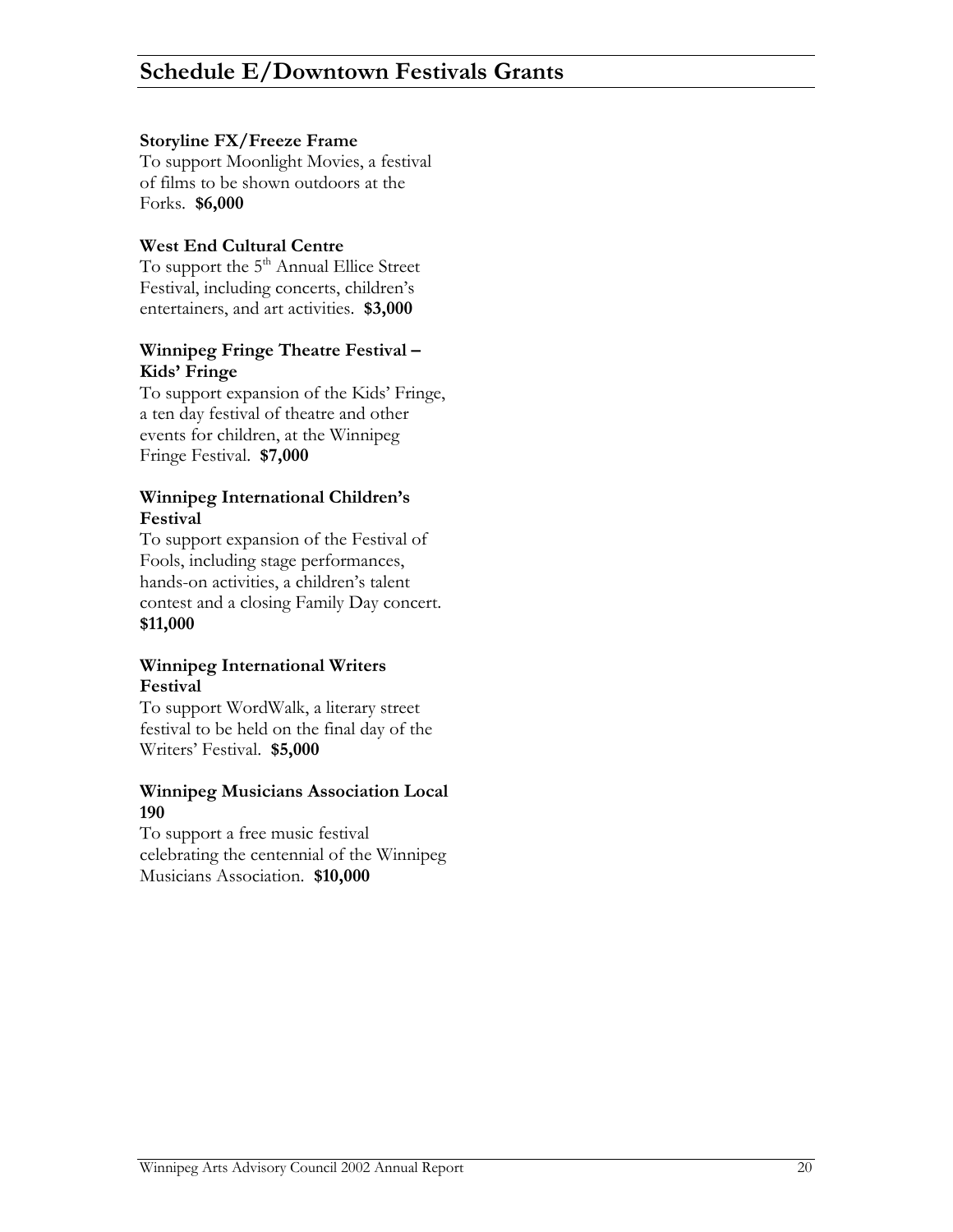# **The Carol Shields Winnipeg Book Award**

*The Carol Shields Winnipeg Book Award honours books that evoke the special character of and contribute to the appreciation and understanding of the City of Winnipeg. It is also a tribute to Carol Shields, who did just that in her own writing. It is a juried annual prize of \$5,000. The Award is funded by the Mayor's Office and administered by the Winnipeg Arts Advisory Council.* 

*It was presented by Mayor Glen Murray on April 28, 2002, at Brave New Words, The 14th Annual Manitoba Writing and Publishing Awards at the CanWest Global Performing Arts Centre. Mayor Murray read a message from Carol Shields.*

#### **2002 Winner**

*When Alice Lay Down With Peter*, by Margaret Sweatman (Alfred A. Knopf Canada), noted by the jurors as "a true epic that could have come from nowhere but Manitoba, eloquent with the eccentricities and courage of its characters. This is a glorious romp through decades of history, from the era of Louis Riel to the 1950 flood, and much of it is pure poetry, with a dash of metaphor and<br>humour." **Margaret Sweatman** is a **Margaret Sweatman** is a playwright, lyricist and author of three novels. As well as the Carol Shields Winnipeg Book Award, *When Alice Lay Down with Peter* has won the 2002 Rogers Writers' Trust Fiction Prize, the Margaret Laurence Award for Fiction, and McNally Robinson Book of the Year. This past winter Margaret was writer-in-residence at the Winnipeg Public Library. She is currently working on a novel.

#### **Short List**

*The Dead of Midnight*, by Catherine Hunter (Ravenstone, an imprint of Turnstone Press). From Winnipeg's unique Wolseley neighbourhood to Kenora and back again, *The Dead of Midnight* is a spine-tingling mystery showcasing Catherine Hunter's gift for hooking the reader with humour and suspense. Set around a trendy bookstore with plenty of memorable characters – most notably the book club members who are variously victims and suspects in a series of literary murders – this is a totally riveting read.

*A Feather, Not a Gavel: Working Towards Aboriginal Justice*, by Hon. A.C. Hamilton (Great Plains Publications). Justice A.C. Hamilton uses the wealth of his experiences to reveal with honesty and compassion how our judicial system has failed Aboriginal people. As co-author of the Aboriginal Justice Inquiry report, he speaks with authority, not only suggesting improvements within the judicial system, but showing through personal example how each of us can make a difference by better understanding Aboriginal culture and history.

*The Setting Lake Sun/Le soleil du lac se couche*, by J.R. Léveillé, translated by S.E. Stewart (published in English by Signature Editions; published in French by Les Éditions du Blé.) Set in Winnipeg's inner city and at a cabin in Northern Manitoba, the novel catches the Prairie light. This poignant and unusual love story between a Métis woman and an older Japanese poet and artist is arranged in short stanza-like sections, advancing with the momentum of an epic poem. This is a wonderful meditation on life and self-discovery, a transcendence from the worldly into a simpler, sensuous appreciation of existence.